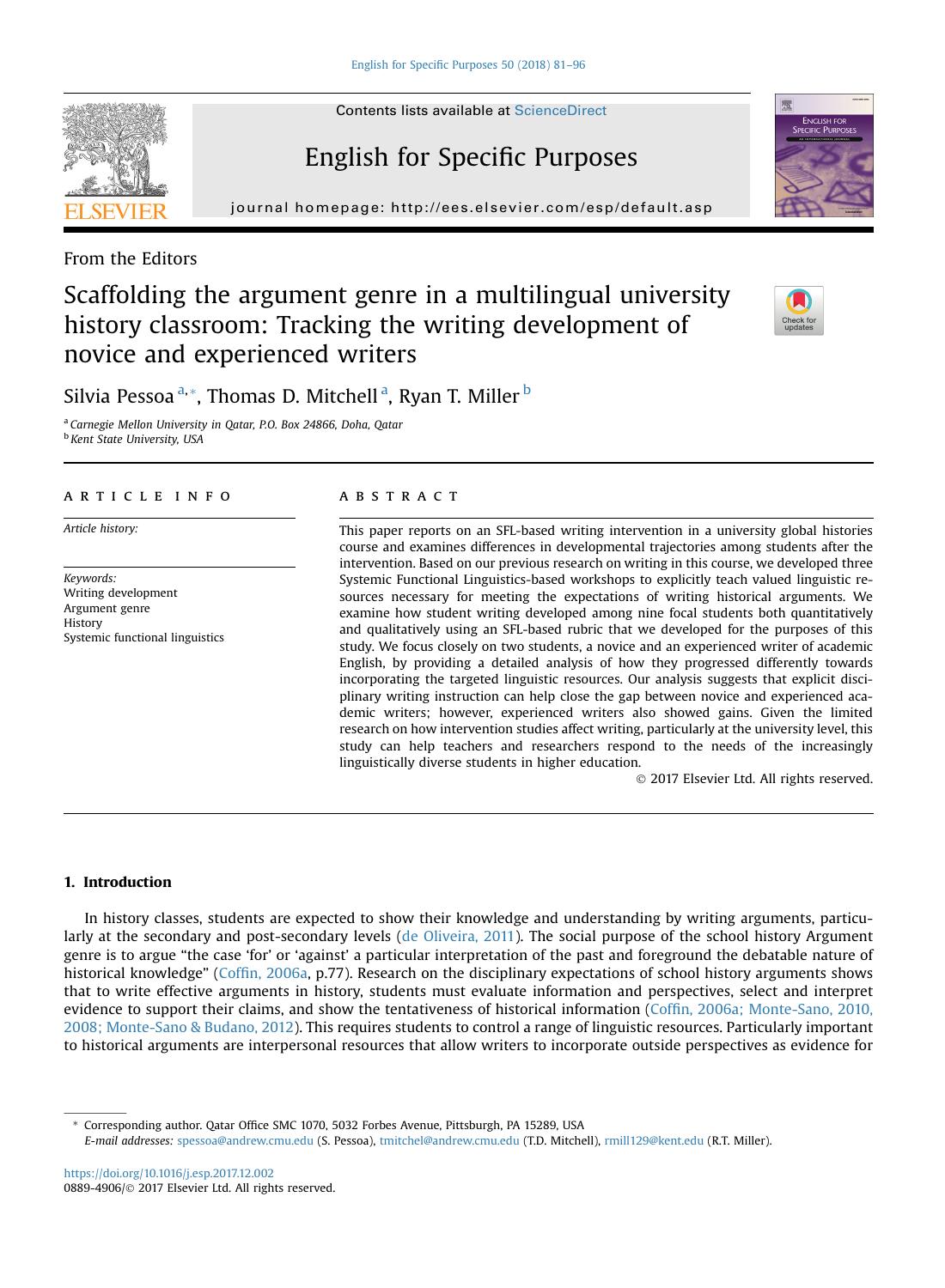<span id="page-1-0"></span>their own position, acknowledge the existence of multiple perspectives, and position the reader consistently ([Cof](#page-14-0)fin, [2006a; Schleppegrell, 2006\)](#page-14-0).

However, many students, especially novice writers of academic English, face challenges controlling the linguistic resources of the argument genre ([De La Paz, Ferreti, Wissinger, Yee, & MacArthur, 2012; Miller, Mitchell, & Pessoa, 2014, 2016; Miller &](#page-14-0) [Pessoa, 2016; Mitchell, Miller, & Pessoa, 2016; Mitchell & Pessoa, 2017; Monte-Sano, 2008; Pessoa, Mitchell, & Miller, 2017;](#page-14-0) [Schleppegrell, 2005, 2006](#page-14-0)). As a result, students may write non-argument genres, inconsistent arguments, or arguments that meet some but not all genre expectations [\(Miller et al., 2016, 2014; Mitchell, et al., 2016; Mitchell & Pessoa, 2017; Monte-Sano,](#page-14-0) [2008; Pessoa, et al., 2017; Schleppegrell, 2006\)](#page-14-0).

A growing body of research has attempted to address these challenges by highlighting the importance of explicit disciplinary writing instruction [\(De La Paz, 2005; De La Paz & Felton, 2010; De La Paz, Malkus, Monte-Sano, & Montano, 2011;](#page-14-0) [Monte-Sano, 2008, 2010; 2011](#page-14-0)). These studies show that with instruction in discipline-specific argument writing students can construct more accurate and better organized arguments that are effectively grounded in source-based evidence. This research also emphasizes differences in student writing development. For instance, it has been reported that initial differences in skills significantly impact how students develop [\(De La Paz et al., 2011](#page-14-0)), with stronger student writers using and evaluating text-based evidence more often and effectively than novice writers [\(De La Paz et al., 2012\)](#page-14-0). While these studies have generated positive outcomes, they have had a limited focus on the linguistic resources needed to write effective arguments and have not provided detailed descriptions of writing development.

On the other hand, studies using an SFL framework have focused on describing the linguistic features of argumentative writing and students' challenges with this genre (Coffi[n, 2006a; Miller, et al., 2016; Miller & Pessoa, 2016; Mitchell, et al.,](#page-14-0) [2016; Mitchell & Pessoa, 2017; de Oliveira, 2011; Pessoa, et al., 2017; Schleppegrell, 2006](#page-14-0)). Based on her seminal work on school history genres, Coffi[n \(2006b\)](#page-14-0) briefly reports on improvement in student writing over time, particularly in text structure and organization, with limited improvement in grammatical accuracy. Coffin calls for more studies that focus on collaborations between language experts and disciplinary teachers to make explicit the linguistic resources of the genres of history to help students develop their academic writing. Furthermore, overall, few SFL-based studies have focused on documenting student outcomes after literacy interventions.

#### 1.1. Systemic functional linguistics for analyzing and scaffolding the history argument genre

In this paper, we report on an SFL-based collaborative intervention between faculty in English with expertise in SFL and a history professor to scaffold the writing of the argument genre, and examine differences in developmental trajectories after the intervention. Our approach to scaffolding writing in the history classroom is grounded in SFL because previous SFL research provides rich descriptions of school history genres and their disciplinary expectations with an explicit focus on language (e.g., [Christie, 2012; Christie & Derewianka, 2008; Cof](#page-14-0)fin, 2006a; de Oliveira, 2011; [Schleppegrell, 2014, 2006](#page-14-0)). SFL defines genre as a "staged, goal-oriented, social process" [\(Martin, 1992,](#page-14-0) p. 505) and provides tools to investigate how language is used to make meaning to achieve the goals of a genre. SFL-based genre instruction aims to make language choices explicit to students and scaffold production of increasingly complex genres. Such instruction has been found to be effective for improving academic writing, but has mostly focused on primary and secondary school (e.g., [Brisk, 2014\)](#page-14-0) with limited work at the university level (however, see [Dreyfus, Humphrey, Mahboob,](#page-14-0) [& Martin, 2016](#page-14-0)).

SFL has also been used for the study of student writing development. From an SFL perspective, writing development may be understood as "a shift from commonsense ways of knowing to new forms of knowledge that are distinct and distinctive for educational knowledge" ([Byrnes, 2006,](#page-14-0) p. 4). This development can be tracked by documenting the lexico-grammatical and discourse semantic features (of either general academic writing or specific disciplinary genres) that learners produce over time (e.g. [Christie & Derewianka, 2008\)](#page-14-0). Using this conceptualization of writing development, [Achugar and Carpenter \(2014\)](#page-14-0) found that linguistically diverse students in a history course made progress toward using ways of reasoning and arguing typical of history. However, students developed in different ways based on their available linguistic resources, backgrounds, and experiences. Thus, the authors argue that "it is important to document academic language development in qualitative ways that capture the complexity of development considering constellations of linguistic features and how they function to serve discipline specific ways of making meaning" (p. 60). In this study, we build on this work by using both qualitative and quantitative methods based on an SFL framework – the  $3 \times 3$  toolkit – which allows for the detailed examination of the complexity of student writing development.

#### 1.2. The 3  $\times$  3 toolkit for the conceptualization and analysis of history argument

In the intervention and our analysis of student writing, we conceptualize the Argument genre in history using the SFLbased 3  $\times$  3 toolkit. The 3  $\times$  3 toolkit was created to assist instructors in describing key linguistic features of particular ac-ademic genres ([Humphrey, Martin, Dreyfus, & Mahboob, 2010\)](#page-14-0). Based on Humphrey et al.'s  $3 \times 3$ , prior SFL research on argumentative writing in history (e.g., Coffi[n, 2006a\)](#page-14-0), and our own previous research on writing in the history course under study [\(Miller, et al., 2016, 2014; Miller & Pessoa, 2016; Mitchell, et al., 2016; Mitchell & Pessoa, 2017; Pessoa, et al., 2017\)](#page-14-0), we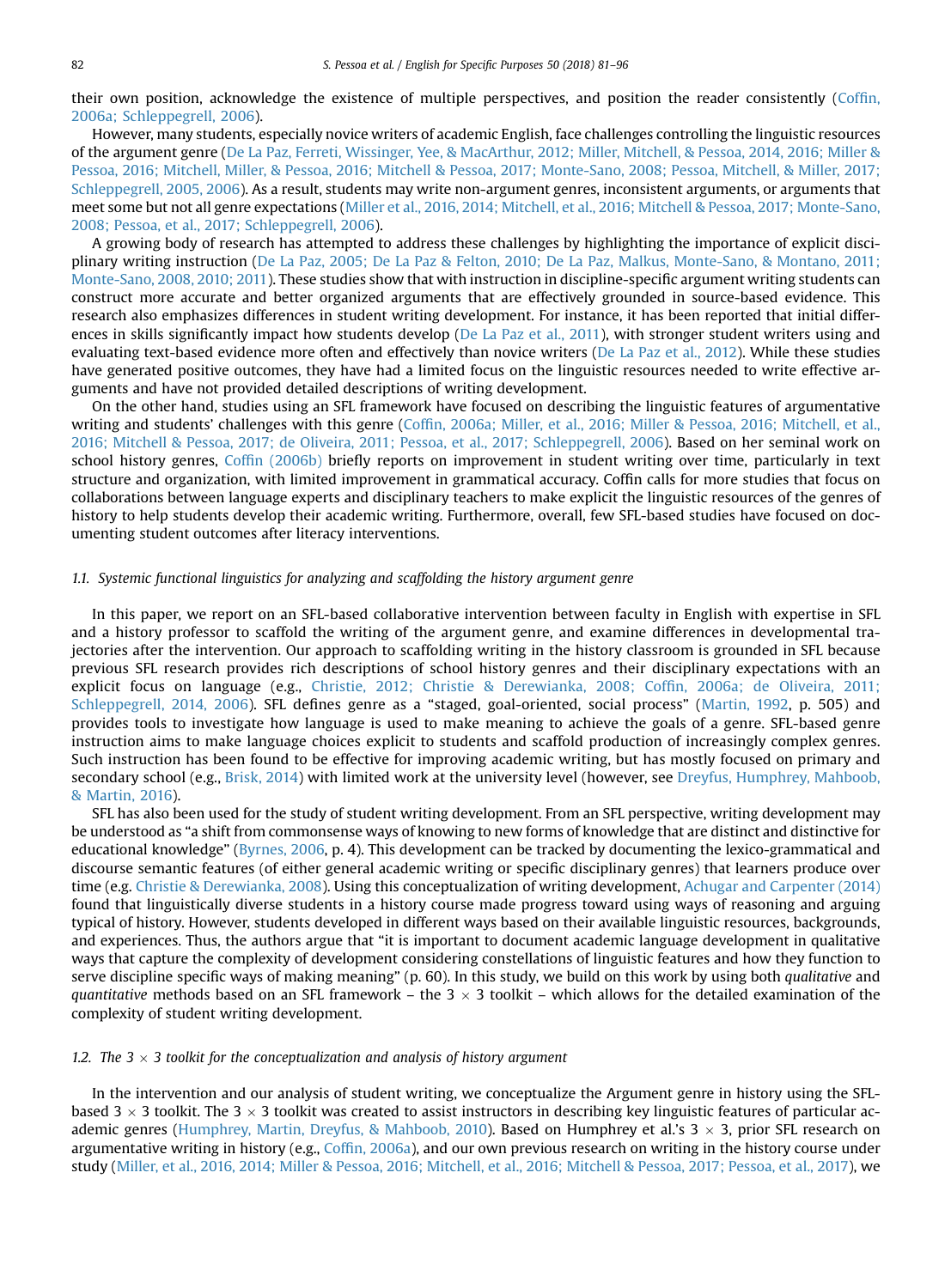created a 3  $\times$  3 specifically tailored to history arguments. The 3  $\times$  3 allows for an understanding of a text by considering how meanings of SFL's three metafunctions of language (ideational, interpersonal, and textual) are realized through linguistic resources at the levels of the whole text, paragraph, and sentence/clause.

Table 1 provides an abridged version<sup>1</sup> of the 3  $\times$  3 that we created for school history arguments. Briefly, to meet the expectations for ideational meanings in this genre, writers need to provide a consistent answer to the prompt that is grounded in accurate and relevant knowledge from the sources. They need to use specialized or technical vocabulary to characterize an overarching claim and create a framework for analyzing the text. To meet expectations for interpersonal meanings, writers need to answer the prompt with a defendable central claim that takes an argumentative position, rather than simply explain or report on historical events. This involves the control of external voices (e.g., the source text) to demonstrate the relevance of evidence to the central claim and to acknowledge multiple perspectives. To meet expectations for textual meanings, students need to preview the supporting arguments in the introduction, follow this preview in the supporting argument stages, and include a reinforcement stage that reiterates the thesis and major points. More details about how we used the linguistic resources of the  $3 \times 3$  $3 \times 3$  are discussed in more detail in section 3.

Conceptualizing the school history argument with the  $3 \times 3$  allows us to make explicit the linguistic resources needed to meet genre expectations. The  $3 \times 3$  provides a rich analytical tool to uncover the subtle ways in which student writing met or did not meet genre expectations. By attending to these subtleties longitudinally, we were able to carefully document the complexity of student writing development by paying particular attention to how students used language to meet disciplinary genre expectations.

#### Table 1

Abridged  $3 \times 3$  toolkit for the conceptualization and analysis of the history Argument.

|               | Whole text                                                                                                                                                                                                                                                                                                                                                                                                                                                                                                                           | Paragraph                                                                                                                                                                                                                           | Sentences & clause                                                                                                                                                                                                                                                                                                                                                                                                                                                                                                                                                                                                                                                                                                                                                                          |
|---------------|--------------------------------------------------------------------------------------------------------------------------------------------------------------------------------------------------------------------------------------------------------------------------------------------------------------------------------------------------------------------------------------------------------------------------------------------------------------------------------------------------------------------------------------|-------------------------------------------------------------------------------------------------------------------------------------------------------------------------------------------------------------------------------------|---------------------------------------------------------------------------------------------------------------------------------------------------------------------------------------------------------------------------------------------------------------------------------------------------------------------------------------------------------------------------------------------------------------------------------------------------------------------------------------------------------------------------------------------------------------------------------------------------------------------------------------------------------------------------------------------------------------------------------------------------------------------------------------------|
| Ideational    | i. The text is grounded in accurate and<br>relevant knowledge from the source<br>text.<br>ii. The answer to the prompt is consistent<br>from beginning to end.<br>iii. The text moves through clear stages to<br>answer the prompt with an argumen-<br>tative stance.                                                                                                                                                                                                                                                                | i. The text uses a clear analytical frame-<br>work (overarching claim with sub-<br>to demands of prompt.<br>ii. Related topics are grouped as distinct<br>supporting claims.                                                        | i. Specialized/technical vocabulary is used<br>to characterize an overarching claim.<br>claims) to present information according ii. Nominal expressions are used in the<br>introduction and in the hyper-Themes to<br>create a taxonomy for the sub-claims.                                                                                                                                                                                                                                                                                                                                                                                                                                                                                                                                |
| Interpersonal | i. The text answers the prompt with a<br>defendable overarching proposition<br>that shows interpretations of history as<br>tentative (not factual) and as something<br>that has to be argued for.<br>ii. The proposition is reinforced, justified,<br>and defended to persuade the reader<br>that a position is valid.<br>iii. The text moves its points or positions<br>forward across the stages using the<br>source text as evidence for claims.<br>iv. The text consistently guides the reader<br>towards the overarching claim. | voices (e.g., the source text) to develop<br>points, include evidence, and show how<br>the evidence supports the claims.<br>writer's stance within and across para-<br>graphs to guide the reader towards the<br>overarching claim. | i. The text includes and controls external ii. The text uses expanding resources<br>(attribute) to bring in the source text. (e.<br>g., The author arguesAccording to the<br>author)<br>ii. Patterns of engagement develop the ii. The text uses contracting resources such<br>as:<br>• endorsement: to show how the cited<br>material supports the claims, and to<br>draw and support conclusions (e.g.,<br>This means/This shows that/This evi-<br>dence is indicative of)<br>• concede-counter moves: to show<br>awareness of a different perspective<br>and bring the reader towards the<br>writer's perspective (although<br>thisthat)<br>• counter moves: to reveal an imagined<br>position of the reader and align the<br>reader to the writer (e.g., even, just,<br>only, although) |
| Textual       | i. The text previews the claims to be dis-<br>cussed in the introduction, includes<br>supporting arguments in the body para-<br>graphs, reiterates the points in the<br>conclusion.<br>ii. The text creates coherence by predicting,<br>signposting, and scaffolding ideas.                                                                                                                                                                                                                                                          | i. The language and order of sub-claims in<br>the body paragraphs matches the<br>preview in the introduction.<br>ii. Sub-claims are placed at the beginning of<br>the paragraphs.                                                   | Nominal expressions and referring words<br>i.<br>are used to pack, signal or foreground<br>information, and track ideas.                                                                                                                                                                                                                                                                                                                                                                                                                                                                                                                                                                                                                                                                    |

#### 1.3. The present study

We collaborated with a history professor to design an intervention that aimed to unpack the disciplinary expectations of the school history argument and make the linguistic features of this genre "visible" to the students. The study took place in a first-year history course at an American English-medium university in the Middle East. The intervention was informed by the

<sup>&</sup>lt;sup>1</sup> We provide only the elements of our 3  $\times$  3 that we explicitly addressed in our writing workshops. For the full version of the 3  $\times$  3, see [Pessoa et al., 2017.](#page-15-0)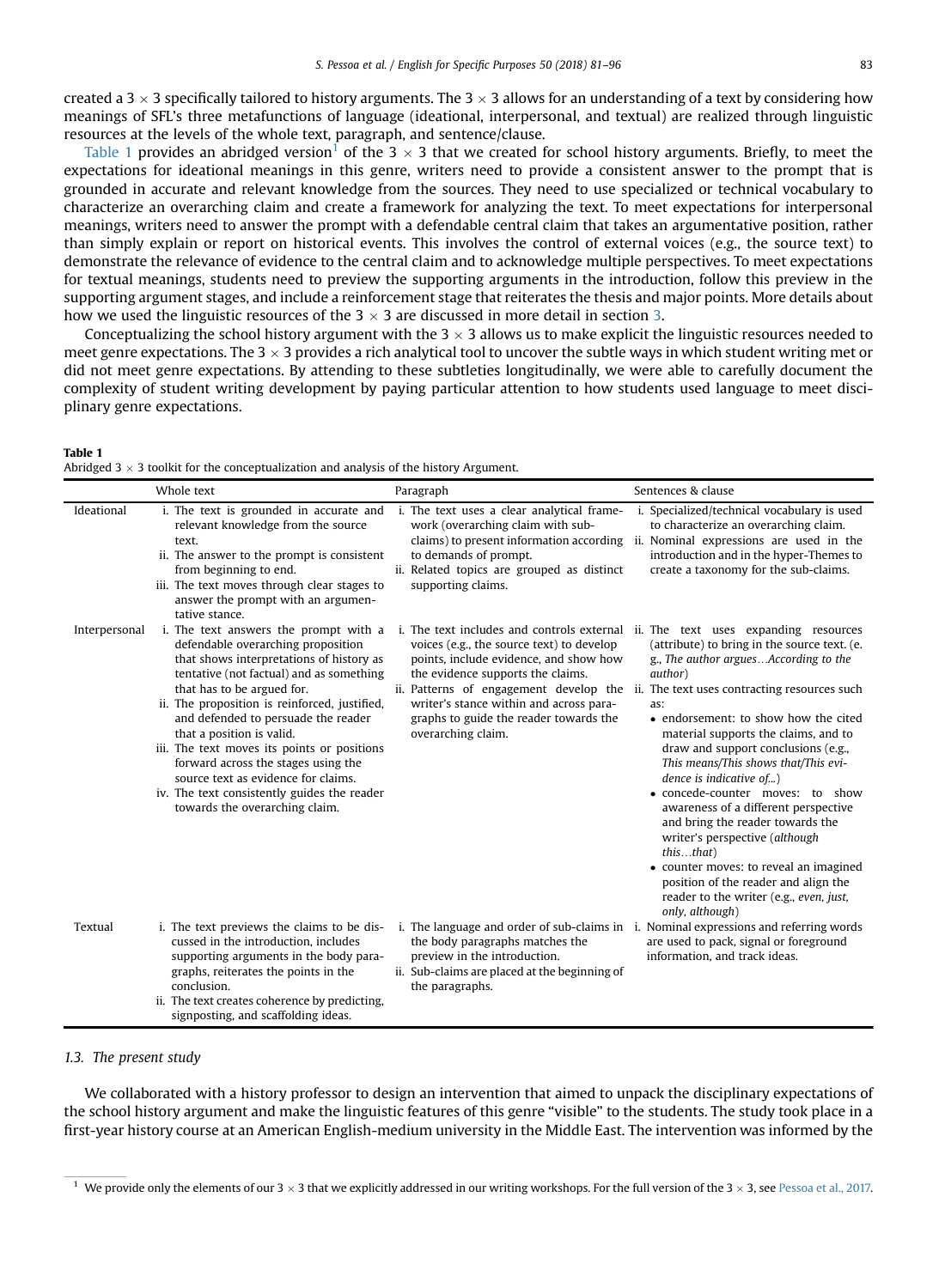literature on the disciplinary expectations of history and the language to meet these expectations (Coffi[n, 2006a;](#page-14-0) [Schleppegrell, 2006; de Oliveira, 2011](#page-14-0)), and our work on students' writing challenges in a previous iteration of the same course.

Similar to other SFL-based literacy intervention studies, we emphasize the important role of explicit instruction to help students meet genre expectations. Going a step further in this paper, we use an SFL-based understanding of writing development (as described in Section [1.1\)](#page-1-0) and examine how student writing develops among nine focal students who entered the university with different backgrounds and writing experiences in academic English, and developed in different ways in their incorporation of the targeted linguistic features from our intervention. To illustrate some of these differences, we provide a detailed analysis of two students' progress (a novice and an experienced writer of academic English) towards incorporating the linguistic features of the genre targeted in the intervention, the history argument.

Through our analysis, we aim to answer the following questions: What does detailed longitudinal analysis of students' writing reveal about their development? What valued features of Argument did they incorporate, and how did they incorporate them? What differences were there among students in terms of how their writing changed over time?

## 2. Methods

#### 2.1. Design-based research

We report on a design-based research project [\(Anderson & Shattuck, 2012; Collins, Joseph, & Bielaczyc, 2004](#page-14-0)), in which we delivered a 3-part intervention to scaffold the writing of the argument genre in a history course and examined student writing development across a 14-week semester. Design-based research is a formative research method that involves collaborations between researchers and practitioners. This method focuses on both the design and implementation of an intervention to examine its impact on learning and teaching in a real-world setting through mixed methods and techniques. Design-based research is an iterative process: data is collected, analyzed, and reflected upon to improve outcomes and more effectively develop future interventions, pedagogical practices, and theory building.

[Schleppegrell \(2013\)](#page-15-0) points out that "context is crucial to design-based research" (p. 157), as the implementation of the iterative process of designing, implementing, and refining instructional materials and practices is constrained by a complex system of contextual factors. These may include institutional constraints; existing pedagogical practices; each teacher's background, knowledge, experience, expertise, and attitudes toward change; and students' differing backgrounds and academic proficiencies.

Proponents of this research approach argue that it fills a niche in the methodologies used to improve educational practices by sitting in between ethnographic research and more traditional pre-/post-test control group studies ([Collins et al., 2004](#page-14-0)). The strength of this approach is that it is contextualized in educational settings, which allows researchers both to adjust to the intricacies of learning and teaching, and to generalize from those settings to guide the iterative design process and on-going theory building. Critics have pointed out the potential drawback of researcher bias for the efficacy of this method ([Barab &](#page-14-0) [Squire, 2004\)](#page-14-0), which strong design-based research can mitigate with the use of multiple methods and measures.

#### 2.2. The course and the intervention

Since 2009 we have been collecting and analyzing student writing from this course. Students are expected to write 6 argumentative essays (1–2 pages each) during the semester in response to prompts and based on primary and secondary sources (students choose from 3 to 5 prompts for each reading). The disciplinary goal of these essays is to argue for a response to the course readings. The professor's rubric explicitly values argumentative, analytical writing that is clearly structured, and explicitly discourages writing that is "narrative" and "chiefly descriptive." However, students do not always meet assignment and genre expectations ([Miller, et al., 2016; Miller & Pessoa, 2016; Mitchell & Pessoa, 2017; Pessoa, et al., 2017\)](#page-14-0).

We collaborated with the history professor to develop three interactive writing workshops that used analysis of sample texts to make explicit the linguistic resources that are used to achieve disciplinary purposes (see [Pessoa, Mitchell, & Reilly, in press\)](#page-15-0). We provided students with guiding questions and sample excerpts to consider before each workshop. During the workshops, we discussed students' answers to these questions as we introduced relevant metalanguage and provided new samples for in-class, small-group analysis. [Table 2](#page-4-0) provides an overview of the goals and language features of the three workshops.

In workshop 1, we made it explicit to students that their essays needed to be grounded in accurate and relevant knowledge derived from the source texts (ideational metafunction). After establishing this, we then focused on the disciplinary expectations of "thinking like a historian" by presenting a consistent argumentative position and writing an organized text [\(de](#page-15-0) [Oliveira, 2011,](#page-15-0) p. 132). Our materials highlighted key resources of the interpersonal, textual, and ideational metafunctions to emphasize the importance of responding to the prompt with an arguable thesis, following the stages of argument, and staying consistent from beginning to end. In our previous research ([Miller, et al., 2016\)](#page-14-0), we found that some students did not craft an argumentative thesis (interpersonal metafunction) and produced non-argument genres; consequently, in the workshop we provided students with sample prompts and thesis statements to highlight the difference between argumentative and nonargumentative thesis statements. We made it explicit to the students that to write an argumentative thesis statement they needed to make a claim about the source text with an interpretation or evaluation, rather than just reproduce information from it. For example, we showed the difference between claiming that "Hammurabi's code represented a mix of political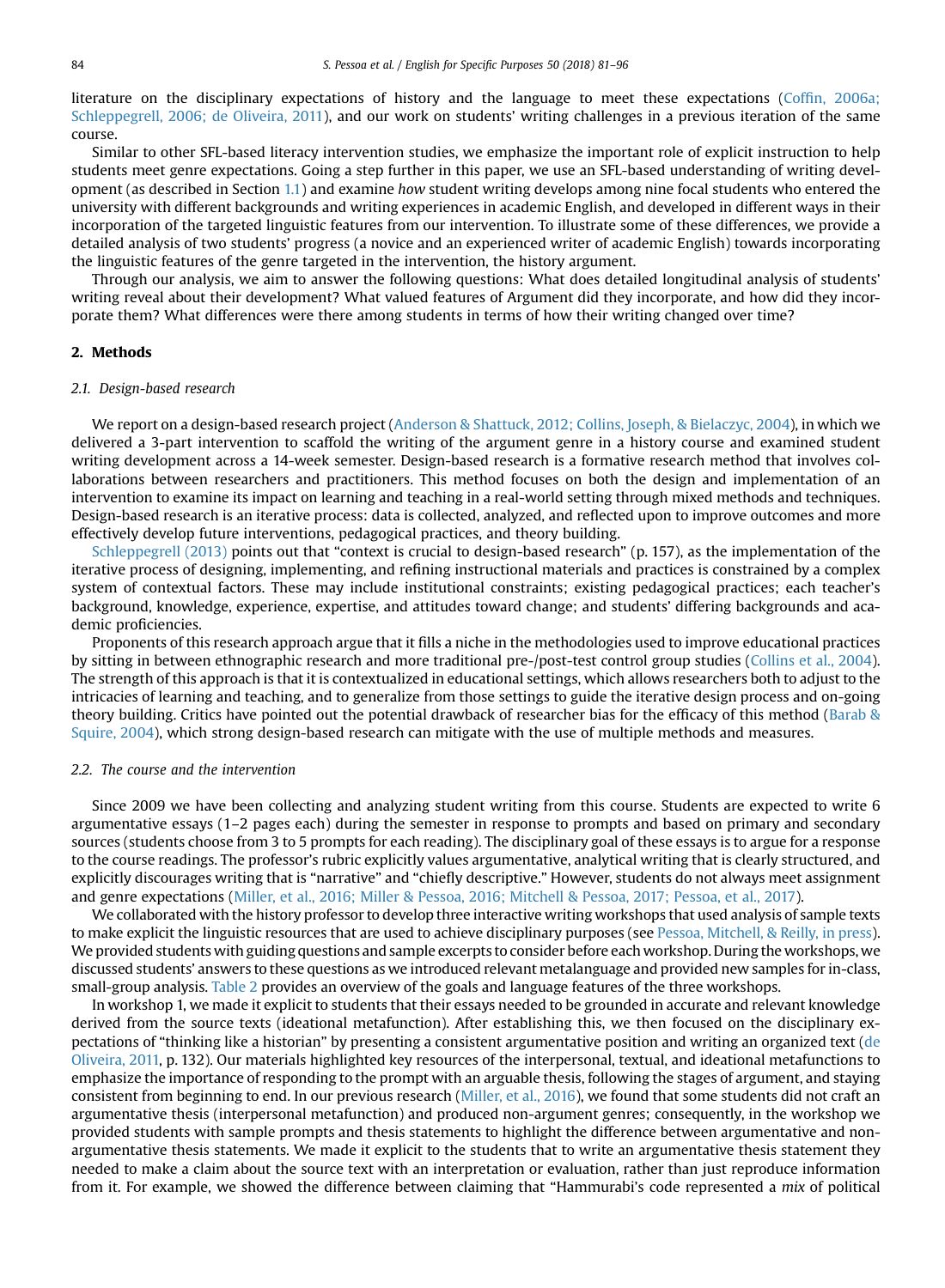<span id="page-4-0"></span>

| Table 2                                    |  |  |
|--------------------------------------------|--|--|
| Overview of the History Writing Workshops. |  |  |

| Workshops                           | Disciplinary<br>expectation                                                                                                                         | Goals of the workshop                                                                                                                                                   | Language features                                                                                                                                                                                                                                                                                                                                                                                                                                                                          |
|-------------------------------------|-----------------------------------------------------------------------------------------------------------------------------------------------------|-------------------------------------------------------------------------------------------------------------------------------------------------------------------------|--------------------------------------------------------------------------------------------------------------------------------------------------------------------------------------------------------------------------------------------------------------------------------------------------------------------------------------------------------------------------------------------------------------------------------------------------------------------------------------------|
| Workshop 1: Early<br>September 2015 | 1. Present a consistent<br>position.<br>2. Write an organized<br>text.                                                                              | 1. Answer the prompt with an argumen-<br>tative thesis.<br>2. Write an organized and consistent essay.                                                                  | 1. State a position with the writer's own interpre-<br>tation or evaluation.<br>2. Use specialized/technical vocabulary to charac-<br>terize an overarching claim.<br>3. State the supporting claims of your interpreta-<br>tion or evaluation with key words to create an<br>analytical framework for the essay.<br>4. Follow the stages of argumentation (with a<br>consistent Thesis and Reinforcement stage).                                                                          |
| Workshop 2: Late<br>September 2015  | 1. Use evidence<br>to<br>support position.<br>2. Assess information<br>and provide own<br>perspective.<br>3. Incorporate diverse<br>points of view. | 1. Maintain an argumentative<br>stance<br>throughout the essay.<br>2. Effectively bring different voices into the<br>argument.<br>3. Acknowledge multiple perspectives. | 1. Use multi-voiced statements to demonstrate<br>awareness of other perspectives and/or align<br>reader: Modality (e.g., can, may, seem,<br>potentially); counter-expectational adjuncts (e.g.,<br>just, only).<br>2. Acknowledge the sources (e.g., According to<br>Hammurabi's Code) and quote from them<br>3. Explain the quotes as they relate to the writer's<br>argument (e.g., this law shows that)<br>4. Use<br>concede-counter<br>(although<br>moves<br>thisthat) to align reader |
| Workshop 3:<br>Mid October 2015     |                                                                                                                                                     | Expansion of Workshop 2                                                                                                                                                 |                                                                                                                                                                                                                                                                                                                                                                                                                                                                                            |

systems," followed by supporting claims about laws that were indicative of dictatorship, democracy, or theocracy (the key words of the supporting claims), compared to a proposition stating that the laws "applied dictatorship, a rigid system, and communism," followed by stages that corresponded to each of these three parts, but with no over-arching characterization of the students' interpretation or evaluation of the political system (i.e., a report genre, rather than argument; see [Miller, et al.,](#page-14-0) [2016](#page-14-0)). We also showed how previous students had responded with non-arguments because they ignored key language in the prompts such as language that invites a thesis with an evaluation of degree (e.g., "how compelling do you find the author's argument?"), a key type of prompt for history argument writing (Coffi[n, 2006a](#page-14-0)).

In addition to unpacking the expectations for a strong thesis statement, workshop 1 also focused on the disciplinary goal of writing an organized essay. We went through the stages of argumentation (textual metafunction) by illustrating an effectively organized sample essay with the stages clearly color-coded. The stages of history Arguments include: 1) an optional Background section to orient the reader to the historical context, 2) a Thesis stage where a central argument is set forth, often by characterizing an overall claim or using evaluations of degree to indicate an overall stance, followed by a preview of the overall structure, 3) Supporting Arguments with effective topic sentences, and 4) finally a Reinforcement of the central argument (Coffi[n, 2006a; Schleppegrell, 2006\)](#page-14-0). When presenting the stages, we emphasized the importance of remaining consistent throughout the argument (ideational metafunction), since our findings ([Miller, et al., 2014](#page-14-0)) indicated that lowergraded essays included irrelevant or contradictory information in supporting argument stages, or demonstrated a mismatch between the Thesis and Reinforcement stages. In the workshop, the students contrasted an effectively organized sample essay with one that did not follow the stages and one that had an inconsistent argument in which one entire supporting claim and the Reinforcement contradicted the thesis statement.

Workshop 2 focused on the disciplinary expectation of using evidence that is carefully interpreted and assessed to defend a position while incorporating diverse points of view ([de Oliveira, 2011](#page-15-0)). Thus, we focused on the interpersonal metafunction to emphasize the importance of bringing in different voices into the argument, attending to the tentative nature of historical evidence, and maintaining an argumentative stance throughout the essay. We focused on interpersonal resources, based on [Martin and White](#page-14-0)'s (2005) Engagement framework, to help students effectively bring different voices into their argument and align the reader with their position. Based on identified challenges (see [Miller, et al., 2014](#page-14-0)), we introduced students to the importance of using multi-voiced resources (heteroglossic propositions) to present information as an interpretation that needs to be argued for, since non-argumentative essays over-rely on single-voiced resources (monoglossic propositions, e.g., non-modalized verbs in the past tense) which present information as factual (Coffi[n, 2006a\)](#page-14-0). We discussed incorporation of the source text in terms of expanding the dialog by acknowledging the sources (e.g., According to Hammurabi's Code) and quoting from them, and then *narrowing the dialog* by explaining the quotations as they relate to the writer's argument (e.g., this law shows that) and thus bringing the reader closer to the writer's perspective. These resources allow students to analyze their evidence and formulate reasons to explain why they chose certain quotes for evidence and to assert how the evidence supports their claims. We also introduced the students to the idea that effective arguments strategically align the reader to the writer's perspective through the use of, for example, concede-counter moves (although this...that). Other multi-voiced resources that we discussed were the use of counter (but; just; only) moves that allow writers to demonstrate an awareness of different perspectives while aligning the reader to their established position. The third workshop emphasized these interpersonal linguistic resources in more detail, drawing on new sample materials.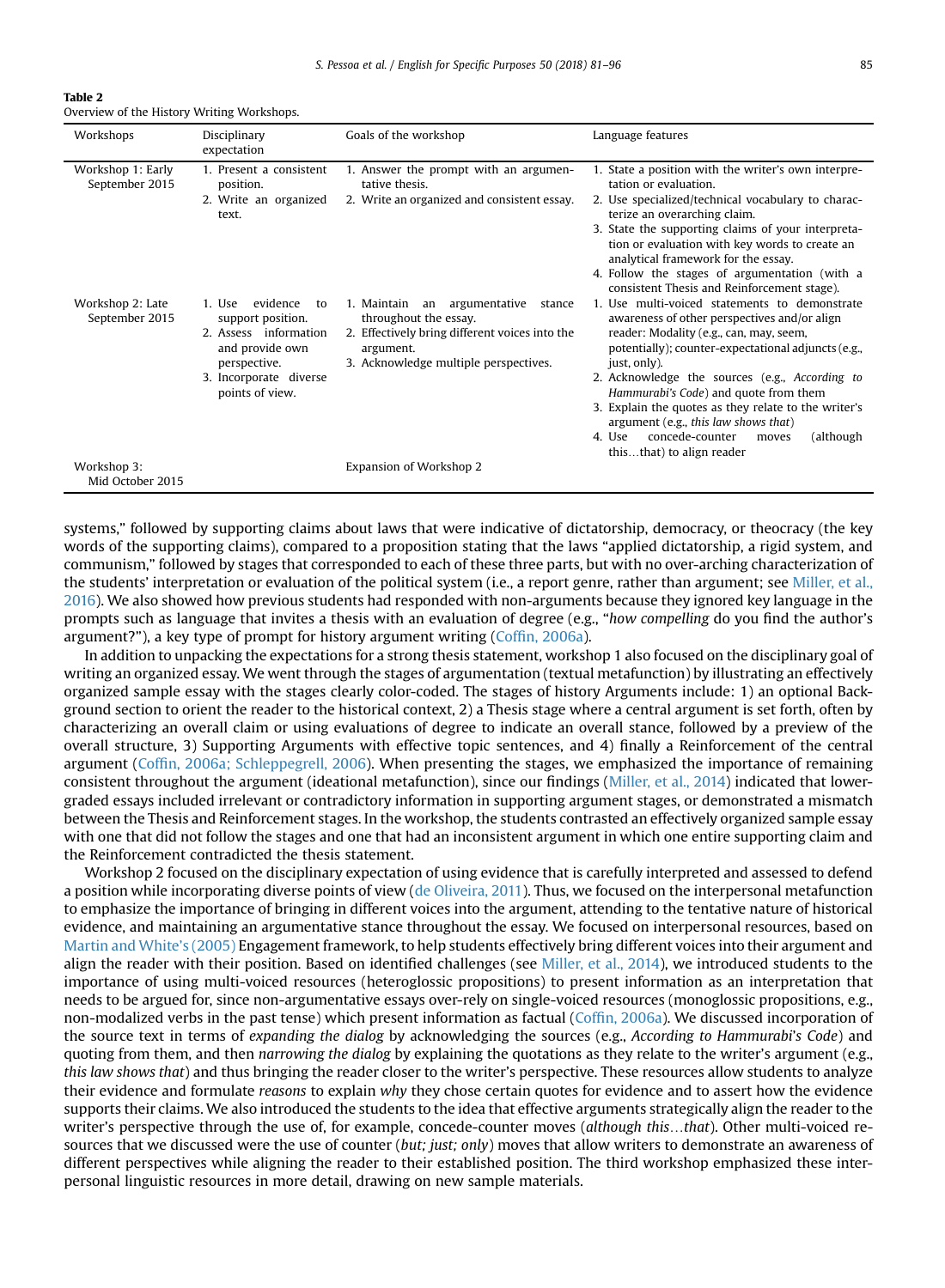Workshop 1 was delivered in early September 2015 after students had submitted their first essay, which we used as baseline data. Workshop 2 was delivered in late September 2015 and Workshop 3 took place in mid-October 2015 after most students had written the second essay. We delivered the first two workshops during the 1-h class period, and the 61 students in the course attended these (3 sections of approximately 20 students each). The third workshop was optional, delivered outside of class time, and attended by 9 students, who became the focal students for this paper.

#### 2.3. The focal students

We analyzed the writing of the 9 students who participated in the third optional workshop (a total of 45 essays, 5 essays each $^2$ ), tracking how each student incorporated the targeted genre features in each essay and how their incorporation of these features changed from essay to essay. These 9 students are representative of the diversity of the entire class, both in terms of their gender, cultural and linguistic backgrounds, and the writing they produced for Essay 1 (pre-intervention) (Table 3). The 61 students enrolled in the course under study are part of an in-coming class of 121 students. 61% of the students from this incoming class are female; 40% are local nationals; 38% are non-national residents, the majority of whom are from the Middle East, India, Pakistan, and Bangladesh; the rest are international students mostly from Pakistan. Most of these first-year students speak Arabic at home (67%), while some speak English (11%), Urdu (11%), or other languages (11%). The national and non-national residents were educated locally in educational settings such as Arabic-medium public schools, Englishmedium private schools, and schools that follow the curriculum of another country (e.g., the Indian educational system). Although it cannot be claimed that these 9 students are representative of the full spectrum of diversity of first-year students enrolled at the University, it may be asserted that they represent the most important socio-demographic characteristics of the first-year student population.<sup>3</sup>

#### Table 3

Background information for nine focal students.

| Name   | Nationality            | Native Language        | Medium of instruction in high school | Genre of Essay 1 |
|--------|------------------------|------------------------|--------------------------------------|------------------|
| Amal   | Oatar                  | Arabic                 | Arabic/English                       | Non-Argument     |
| Muna   | Oatar                  | Arabic                 | Arabic/English                       | Non-Argument     |
| Ammar  | Sudan                  | Arabic                 | English                              | Non-Argument     |
| Hain   | South Korea            | Korean                 | Korean                               | Non-Argument     |
| Ferran | Pakistan               | Urdu                   | English/Arabic                       | Argument         |
| Hammad | Tunisia                | Arabic                 | English/German                       | Argument         |
| Oscar  | Palestine & Costa Rica | English/Arabic/Spanish | English                              | Argument         |
| Munira | Oatar                  | Arabic                 | Arabic/English                       | Argument         |
| Patty  | Egypt                  | Arabic                 | English                              | Argument         |

In this paper, we focus closely on the writing development of a novice writer, Amal, and an experienced writer, Oscar. Although both students met the language requirement to be admitted to the university (TOEFL/IELTS), <sup>4</sup> they present clear differences in academic writing preparation entering the university. Amal is from Qatar, was educated mostly in Arabic, and came to university with limited experience with advanced academic literacies in English, as judged by the challenges she experienced with Essay 1 (Section [3.1.](#page-8-0)). Oscar was educated in English and came to university with a strong academic background, as judged by his Essay 1. After they completed the course, we conducted half-hour interviews with them about their experiences writing argumentative history essays. Based on what we learned from these interviews, our experiences teaching both Amal and Oscar in our first-year academic English writing courses, and our analysis of their writing, we refer to Amal as a novice writer of academic English and Oscar as an experienced writer of academic English.

#### 2.4. Analyzing workshop content uptake

Based on the 3  $\times$  3 framework, we designed a rubric that focused on the linguistic features we made explicit in the workshops and used it to analyze these essays. As shown in [Table 4](#page-6-0), the rubric has three parts comprising ideational, interpersonal, and textual variables. For each of the metafunctions, we simplified the whole text, paragraph, and sentence/ clause level components of the  $3 \times 3$  framework to highlight the linguistic features that were taught in the workshops.

 $2$  We have analyzed all six essays written by the students but here we report on the first five. We have excluded essay 6 because we believe it is not an accurate indication of the students' writing abilities at the end of the semester. Essay 6 is due the last week of the semester when students have many responsibilities competing for their time. Over multiple years analyzing essays from the same course, we have found that most students, even the strongest ones, turn in substantially weaker writing for essay 6 (this includes semesters when we did not do workshops). The professor confirmed this is a yearly trend.

<sup>&</sup>lt;sup>3</sup> All names are pseudonyms and consent was obtained from all participants.

<sup>4</sup> Per university policy, we do not have access to these students' TOEFL/IELTS scores. However, in a previous research study with students from the same institution, the average TOEFL iBT score was 97.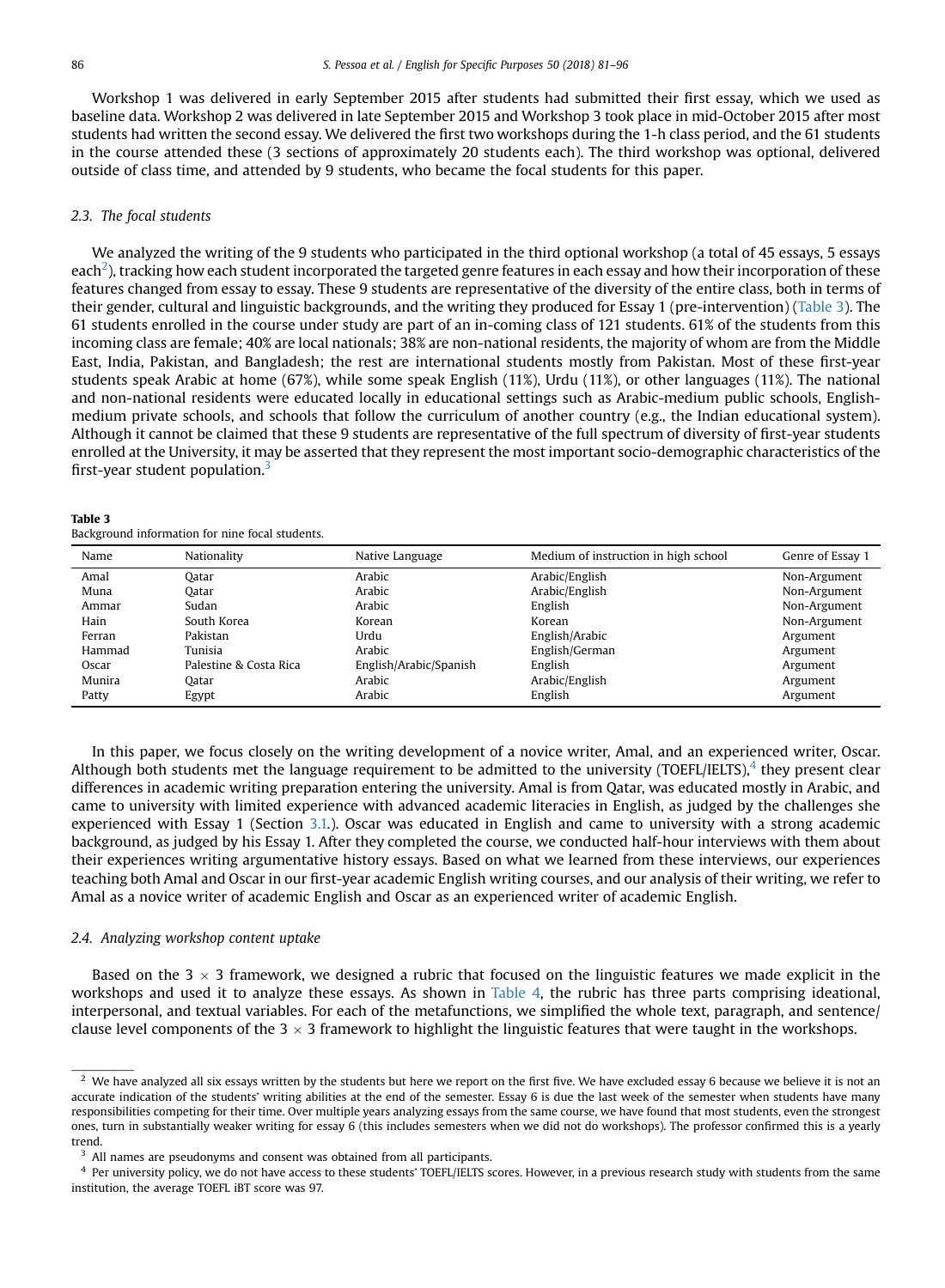#### <span id="page-6-0"></span>Table 4

Rubric for the assessment of history essays.

| Criteria                                                                                               |  |  |  |
|--------------------------------------------------------------------------------------------------------|--|--|--|
| <b>Ideational:</b>                                                                                     |  |  |  |
| The essay is grounded in accurate and relevant knowledge from the source text.                         |  |  |  |
| The thesis uses specialized/technical vocabulary to characterize an overarching claim.                 |  |  |  |
| The supporting claims are relevant and clearly create an analytical framework for the essay.           |  |  |  |
| Thesis and Reinforcement stages are consistent.                                                        |  |  |  |
| Interpersonal:                                                                                         |  |  |  |
| The essay has an argumentative thesis.                                                                 |  |  |  |
| The essay uses expanding resources (attribute) to bring in the source text.                            |  |  |  |
| The essay uses contracting resources (endorsement) to show how the cited material supports the claims  |  |  |  |
| The essay uses concede-counter moves to show awareness of a different perspective and bring the reader |  |  |  |
| towards the writer's perspective                                                                       |  |  |  |
| <b>Textual:</b>                                                                                        |  |  |  |
| The introduction previews the content of the essay.                                                    |  |  |  |
| The conclusion sums up content of the essay.                                                           |  |  |  |
| The language and order of sub-claims matches the preview in the introduction.                          |  |  |  |
| Sub-claims are placed at the beginning of the paragraph                                                |  |  |  |

0 Poor execution or no use or almost no use of linguistic resource.

1 Only fair or problems using linguistic resource.

2 Good use with minor problems or inconsistencies using linguistic resource.

3 Excellent use of linguistic resource.

The first two authors analyzed each essay written by each focal student using the rubric. We rated each feature using a 4 point Likert scale from 0 to 3. A score of 0 indicated that the linguistic feature was not used or was used ineffectively and a score of 3 indicated strong and effective use. We read each essay independently and shared and discussed the scores for each feature until we reached agreement. During this coding process, we noticed that some students seemed to performed higher or lower than others. Thus, once all the essays were rated for all the features, the third author quantitatively analyzed the scores on the baseline essay to identify initial differences among students. This analysis identified three groups that showed differences in students' scores on the initial essay (see Figure 1).



Figure 1. Groups identified based on students' pre-intervention writing.

Based on the identified groups, we conducted a detailed qualitative analysis of the essays produced by each focal student, noting how students used the features under study and tracking each student's use of these features across the five essays. This detailed analysis captured changes in the use of linguistic resources that were discussed in the workshops but that were not emphasized enough to be included in the rubric. Thus, we find this essay-by-essay analysis that was not constrained by the rubric to have been particularly useful for adding nuance to the tracking of student writing development. Together, both the quantitative analysis and the detailed qualitative analysis provide complementary evidence to substantiate our claims about student writing development post-intervention. In both analyses, we paid particular attention to changes in the use of the targeted linguistic features depending on when they were taught in our workshops.

Workshop 1 emphasized answering the prompt with an argumentative thesis, following the stages of argumentation, and remaining consistent from beginning to end. Thus, our quantitative and qualitative analyses of essays written after the first workshop focused on students' effectiveness in using the following features, as compared to their pre-intervention writing:

- Grounding the essay in accurate and relevant knowledge from the source texts (ideational metafunction)
- Answering the prompt with an argumentative thesis embodied in the characterization of an overarching claim with an interpretation or evaluation that comments on the sources rather than reports from them (interpersonal metafunction).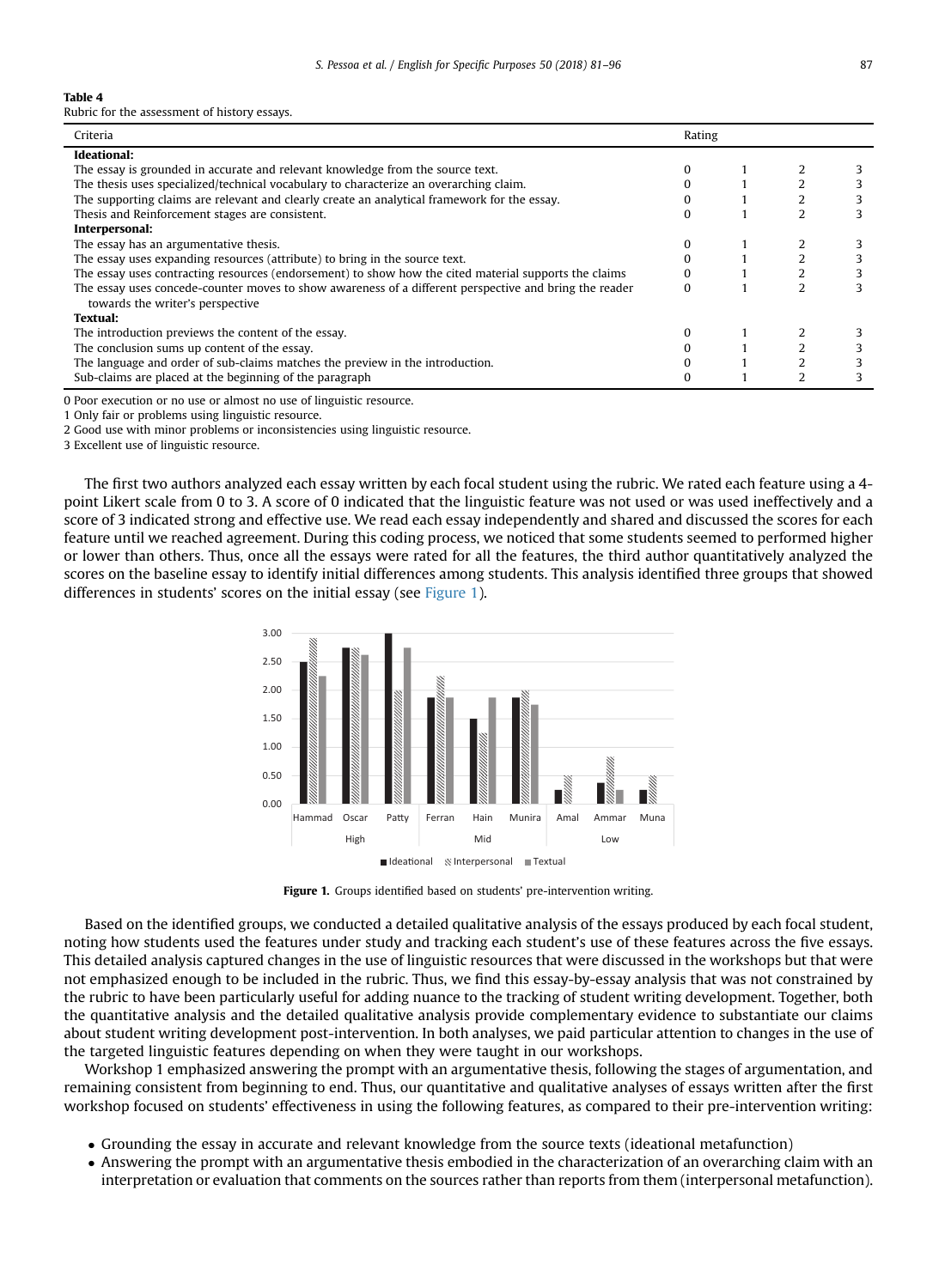- <span id="page-7-0"></span>Using specialized/technical language to characterize an overarching claim (ideational metafunction)
- Naming the supporting claims with key words that create an analytical framework for the essay (ideational metafunction)
- Remaining consistent from beginning to end (ideational metafunction)
- Following the stages of argumentation including a preview of the content of the essay in the introduction and a summary in the conclusion; placing the supporting claims at the beginning of the paragraph and using the same language and order from the preview in the introduction (textual metafunction)

Workshops 2 and 3 focused on interpersonal meanings in more detail to help students maintain an argumentative stance, incorporate the source text and multiple perspectives, and guide the reader towards accepting the author's perspective. Thus, in our quantitative and qualitative analyses of essays written after the second and third workshops, we examined the body paragraphs of the essays focusing on the following interpersonal resources, as compared to writing before these workshops:

- Multi-voiced statements to show that the writer is commenting on the sources rather than just reporting, narrating, or describing. These multi-voiced statements include the use of modality (e.g., can, might, seem) and counterexpectational adjuncts (but, just, only).
- Expanding resources to effectively incorporate the source text with phrases such as the author argues that...
- 
- Contracting resources such as this means/this shows that to show how the cited material supports the writer's claim.<br>• The use of concede-counter moves (although this...that) to show awareness of a different perspective The use of concede-counter moves (although this...that) to show awareness of a different perspective and bring the reader toward the writer's perspective.

## 3. Results

We began our quantitative analysis by first computing reliability statistics for the ideational, interpersonal, and textual metafunctions (Cronbach's alpha  $= .854, .805, .910,$  respectively). We then computed composite scores by averaging the items in each metafunction; these composite scores were then used for further quantitative analysis. To investigate patterns among students at the beginning of the course, we first plotted each student's score on each metafunction for Essay 1 (see [Figure 1](#page-6-0)). From these pre-intervention scores, we identified three groups: three students who showed relatively stronger use of each metafunction (Hammad, Oscar, and Patty), three students who showed mid-range scores for each metafunction (Ferran, Hain, and Munira), and three students who showed weaker use of each metafunction (Amal, Ammar, and Muna). These groups were largely distinct, with no overlap between groups in any of the metafunctions, except a slight overlap between Patty and Ferran in the interpersonal metafunction (however, these two students showed substantial differences in the other two metafunctions). We then investigated each group's performance at two subsequent time points, after the first and second workshops and after the third workshop (see Figure 2).



Figure 2. Use of each of the three metafunctions by each student at the start of the semester (Baseline), after the first two workshops (After WS 1&2), and after the third workshop (After WS 3).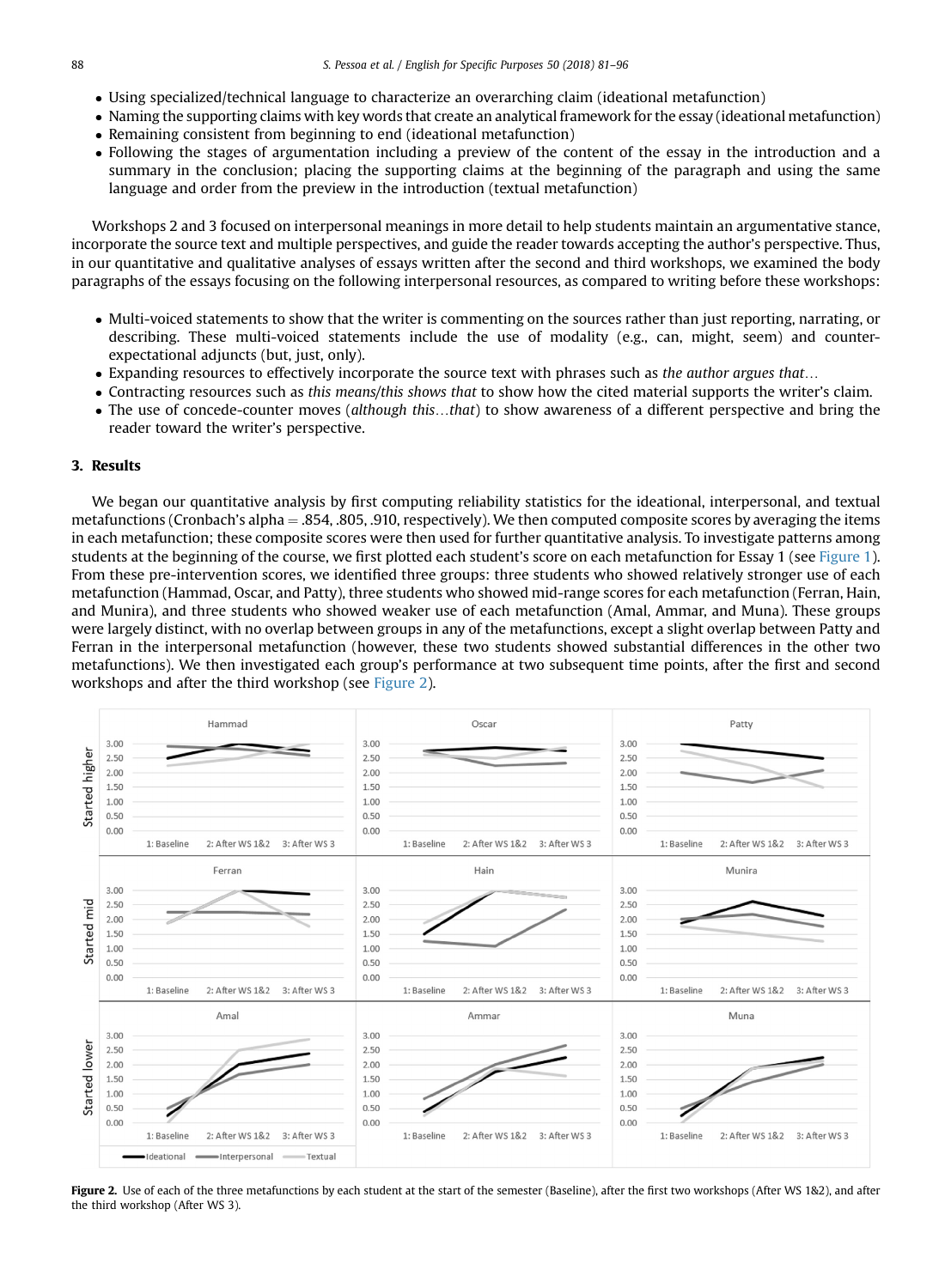<span id="page-8-0"></span>The three students in the group that started lower all produced non-arguments for Essay 1. The background of these students and limited experience writing academic texts may have impacted these students' responses in Essay 1. Two of these students (Amal and Muna) were educated in mostly Arabic-medium schools, and they entered university with limited experience reading and writing academic texts in English, particularly in history as they had never taken a history course before. Ammar had been educated in an English-medium school, but his courses had a limited focus on writing, as described by him in the post-intervention interview. After the first and second workshops, these students answered the prompt with an argumentative thesis statement and produced Arguments. All showed improvement in each of the variables within each metafunction throughout the semester, except for the use of concede-counter moves. They became notably more effective at incorporating the source text by using expanding and contracting resources (each student scored a 3.0 in these after workshop 3), but improved less in crafting a tightly organized essay (none scored over 2.0 on the item The supporting claims are relevant and clearly create an analytical framework for the essay.)

The students in the group that started in the middle demonstrated some awareness of the valued features of Argument in Essay 1 before any intervention, and they continued to improve steadily and with some consistency, yet with some differences in their development. Having been educated in Korea, Hain joined the university with limited experience reading and writing academic texts in English and struggled in the transition to an English-medium university. In essay 1, Hain used ideational and textual resources effectively to organize his essay, but did not have a clear argumentative thesis. After essay 1, Hain wrote essays that clearly answered the prompt with an argumentative thesis and made significant progress controlling textual resources to organize his essays. However, regarding interpersonal resources, his arguments were not as sophisticated as other more experienced student writers in the class. For example, Hain did not frame any of this thesis statements as a concede-counter move as the more experienced student writers did. Hain did, however, show considerable improvement in his use of interpersonal resources after the third workshop. In contrast, Ferran was educated in both English and Arabic and was also an Urdu speaker who demonstrated strong analytical and argumentative skills. He showed considerable improvement in his use of ideational resources after the first two workshops. However, his use of textual resources to organize his essays was inconsistent, showing strong use of these resources after workshops 1 and 2, but a considerable decrease at the end of the semester. Ferran also received scores of 2 or above for the interpersonal metafunction but his ideas were not always clearly presented and previewed in the introduction of his essays, and he showed little change over time. Munira, who was educated in an Arabicmedium high school with limited experience reading and writing academic texts in English, initially showed improvement in maintaining a consistent argument through topic sentences that consistently advance the argument and aligning the Thesis and Reinforcement stages, but her scores for these variables were low at the end of the semester.

The three students in the group that started at a higher level were all educated in English-medium schools. Two students, Hammad and Oscar, had had ample experience reading and writing academic texts in English, and had a strong awareness of some valued features of Argument in Essay 1 before any intervention. They continued to improve in more sophisticated ways than the other students, and by Essay 3 began framing their essays with a concede-counter move in the Thesis in order to create an analytical framework that allowed them to emphasize a multi-sided view of history throughout the essay. The other student, Patty, educated in an English-medium school with limited focus on writing, initially had high scores in each of the ideational and textual variables, but showed consistent decreases in many of these during the semester, particularly in creating a thesis that previews the content of the essay and indicates the sub-claims of the body paragraphs. Patty did, however, show improvement in her use of interpersonal resources for contracting dialogic space to show relevance of information from source texts and also in her use of concede-counter moves.

To further illustrate the different trajectories of students who began the semester with widely different control of important linguistic resources of the Argument genre, our analysis focuses on the writing development of one of the novice writers with the lowest baseline scores, Amal, and the student with the highest baseline scores, Oscar. We analyze their writing in Essay 1, before any intervention, and what they produced in Essay 3, after two workshops.

As indicated above, the first workshop focused on key resources of each metafunction: answering the prompt with a defendable overarching proposition that shows interpretations of history as tentative (interpersonal); answering the prompt consistently throughout the essay (ideational); and following the stages of argumentation (textual). The second workshop focused on interpersonal resources as described by [Martin and White](#page-14-0)'s (2005) Engagement framework. In our analysis, we focus on Amal's improvement in her control of the key resources targeted in the first workshop, and some progress in her control of more intricate use of interpersonal resources targeted in the second workshop. We then show how Oscar, who began the semester with a strong command of many of the resources covered in the first workshop prior to any intervention, was able to incorporate new interpersonal resources creatively after the workshops in his Essay 3. We present excerpts from each student's essay, followed by our analysis.

3.1. Amal essay  $1^5$ 

**Prompt:** [undeclared]<sup>6</sup>

<sup>5</sup> In these excerpts, we have labeled Paragraph 1 as P1, Paragraph 2 as P2, etc.

 $<sup>6</sup>$  Some students write the prompt at the top of their essay. Amal did not, and as the analysis shows, she apparently provided information related to</sup> multiple prompts rather than staying focused on answering a single one.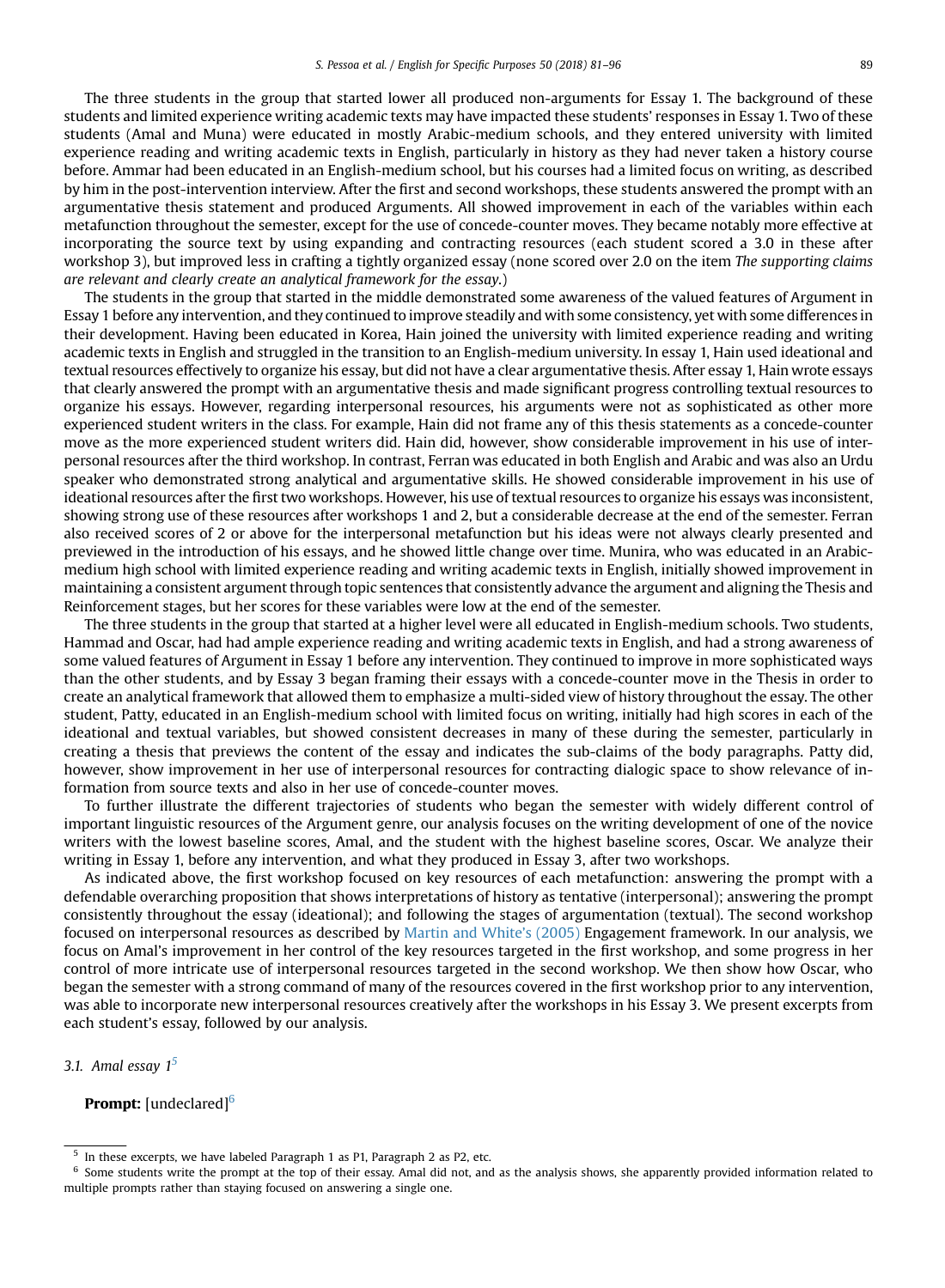- **P1** Hammurabi ruled his empire back in the Babylonian... [P1 provides general background information about Hammurabi and Babylonia with no identifiable Thesis]
- P2 According to Hammurabi's code, the politician system was all about fairness. "An eye for an eye, and a tooth for a tooth." Is what Hammurabi believe is fair and that is what the politician system is based upon. At that time, people were divided into classes which some were higher than others in positions. For example, the lowest class was slaves. And there was also other classes like farmers, nobles and merchants. Some worked as farmers and some in trading products. Farmers and merchants were mentioned in a small number of laws. For instance, law number 104. "If a merchant give an agent corn, wool, oil, or any other goods to transport, the agent shall give a receipt for the amount, and compensate the merchant therefore. Then he shall obtain a receipt form the merchant for the money that he gives the merchant."
- **P3** Women and men both had rights. But comparing men to women rights, men had more rights than women...
- P4 Hammurabi's politician system was supposed to be mainly fair. He divided people into classes. Their economic was focused on farming and trading. And men had more rights than women.

In Essay 1, Amal is ineffective in her use of some of the most important linguistic resources necessary for meeting the expectations of the genre, resources that would be the focus of the first workshop: she does not answer the prompt with an argumentative thesis (interpersonal metafunction), use key words to label the thesis and supporting claims and create an analytical framework for the essay (ideational metafunction), or follow the stages of argumentation (textual metafunction). For this source text, the professor provided four prompts and students were to select one. The prompts asked students to consider what Hammurabi's laws indicate about the Babylonian political system, social structure, economy, and the treatment of women, respectively. In P1, Amal only provides background information about the source text; she does not answer the prompt with an argumentative thesis or preview any supporting arguments. In P2, rather than grouping related topics as distinct supporting claims (ideational), she discusses the political system, social classes, and farmers and merchants. In P3 she discusses the treatment of women. It becomes clear in P4 that the essay has provided an answer to each of the four prompts: Amal revisits information that she has provided about the political system, social classes, the economy, and women's rights. Although she demonstrates awareness of the need to use the textual resource of a Reinforcement stage, she was not able to meet the assignment expectations by responding to a single prompt.

Amal was also limited in her control of the resources that would be the focus of the second workshop (interpersonal resources to integrate the source texts and guide the reader towards the writer's position). While she does use some expanding (heteroglossic) resources in her reference to and citation of the source text, she does not use contracting resources to indicate that she is imagining a reader who needs to be aligned with her position. This is most evident when she ends P2 with a quotation but does not include an endorse move to show the reader how the external voice of the source text is relevant to a claim.

Overall, Amal shows an awareness of the need to refer to the source text and the importance of a Reinforcement stage, but does not use many of the linguistic resources that would help her meet the genre expectations for Argument. Rather than responding to a single prompt with an argumentative thesis and developing supporting claims and evidence for it, she provides information that is relevant to all four prompts with no single overarching claim.

We now turn to Amal's third essay, which she wrote after the second workshop, to examine how effectively she controlled the resources targeted in the first two workshops.

#### 3.2. Amal, essay 3

- Prompt: Based on your reading of the text, what are the most important obstacles to the centralization of the Japanese state? P1 Since the beginning of time... there has been a monarchy. Japan was centralized... Yet, things changed and the Japanese state started facing obstacles to centralize. The most important obstacles to the centralization of the Japanese state are the separation of the names of the Gods and the Emperors, the elites' power to take lands without authority and not regulating the capital.
- P2 The proper application of the names of the Gods and Emperors separation is one of the most important obstacles that faced Japan [...]. Consequently, this problem leads to transferring the power from the central government to other lower level power which are the clans, therefore the government will face difficulties to continue their duties.
- P3 The local elites' power to take lands without authority is an important obstacle because it causes inequality of social class. The elites (For example, the Japanese elites: the Omi 11 and Muraji 12, the Tomo no Miyakko 5 and the Kuni no Miyakko 2) using their power can take any land, and then they get their vassals to work at their private land to make it equivalent to their preferences. According to The Book of Changes 15, "Their contests are never-ceasing. Some engross to themselves many tens of thousands of shiro 13 of rice-land, while others possess in all patches of ground too small to stick a needle into." Meaning that in result of elites taking lands, other people get to own only small lands which causes inequality. This inequality blocks centralization because elites have greater power than the low class, so they are benefiting more.
- **P4** When the capital is not regulated, governors' duties of the time will not be carried out suitably  $[...]$  Good aldermen are required to be selected wisely to promote regulations and centralization.
- P5 Finally, the most important obstacles to the centralization of the Japanese state are the separation of the names of the Gods and the Emperors, the elites' power to take lands without authority and not regulating the capital. And these obstacles will cause the government will face difficulties to continue their duties.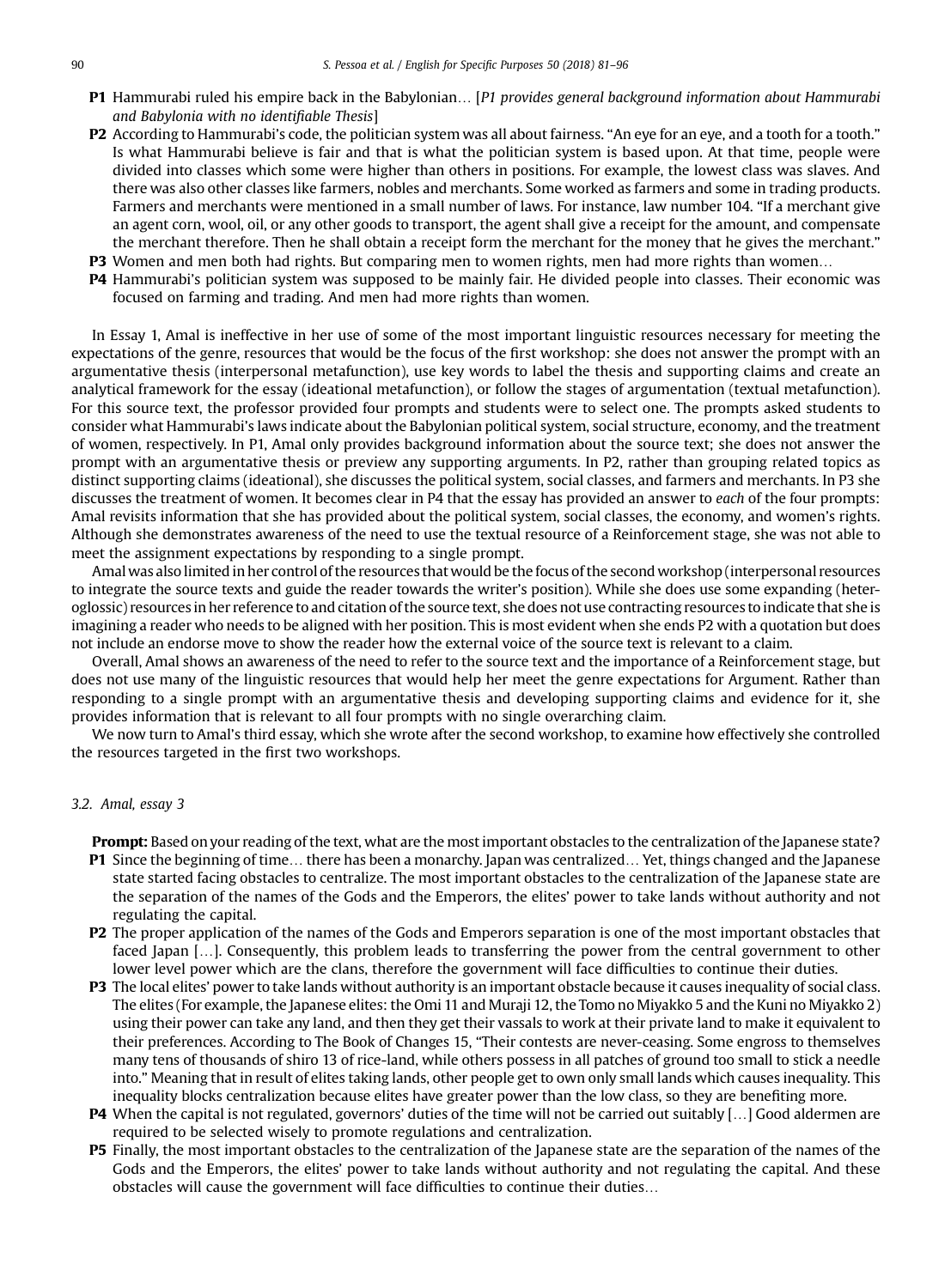Amal's Essay 3 exhibits several strong improvements in her control of resources targeted in the first workshop. She presents a consistent essay (ideational metafunction) that responds to the prompt with an argumentative thesis (interpersonal metafunction) and follows the stages of Argument (textual metafunction). Her argumentative thesis statement<sup>7</sup> clearly answers the prompt ("the Japanese state started facing obstacles to centralization") and is followed by a clear preview in P1 ("the separation of the names of the Gods and the Emperors, the elites' power to take lands without authority and not regulating the capital") that is connected to the topic sentences of P2-P4 with cohesive ties (P2: "separation"; P3: "elites' power"; P4: "capital is not regulated"). The topic sentences of P2-P4 introduce clear stages that help to answer the prompt. Amal reiterates her central claim in P5, the Reinforcement stage.

Amal improves in her use of interpersonal resources that were the focus of the second workshop in two important ways. First, she includes the external voice of the source text to develop points, include evidence, and show how the evidence supports her claims. Second, she makes use of the key resource of consequential connectors to provide explicit reasons for the claims she makes. In the second workshop, we highlighted the difference between stating, "One important reason was..." and, "This was an important reason because.," based on Coffi[n \(2006a\),](#page-14-0) who comments that the former is more typical of Explanation genres while the latter is more common in Argument genres. By using because, writers go beyond presenting historical information as factual to support their particular interpretation. Amal's control of these interpersonal resources is most effective in P3, where she begins with an assertion about the importance of an obstacle and links it with a reason ("The local elites' power... is an important obstacle *because...*"). She follows this with a claim about specific examples of Japanese elites from the source text and an illustrative quotation. She integrates the quotation with an attribute move ("According to") followed by an endorse move ("meaning that") that links this evidence back to P3's claim. She closes the paragraph by reaffirming how the evidence discussed is to be interpreted as support for her Thesis, once again using interpersonal language to provide argumentative reasoning ("This inequality blocks centralization because... so...").

Despite these gains, Amal's Essay 3 could still be improved in significant ways. She does not consistently use the textual resource of creating links with key words in each topic sentence. For example, while she links to the introduction with obstacle in the topic sentences of P2 and P3, in P4 she does not make the same move, and does not create this type of link until she mentions centralization in the final sentence. While she uses the interpersonal resource of causal connectors in P3 to make explicit argumentative links between claims, evidence, and her explanation of how the evidence supports her argument, her use of this resource is not as effective in the other supporting argument stages. Furthermore, she does not include counter or concede-counter moves in this essay.

Based on Essays 1 and 3, it is clear that Amal developed considerably in meeting the expectations of the Argument genre. She progressed from a non-argumentative essay that demonstrated a limited understanding of assignment expectations to an essay with strong overall organization and some effective uses of valued linguistic resources to develop a stance and support her claims. At this point in the semester, there was still room for her to improve, particularly in terms of her ability to deploy interpersonal resources consistently and strategically to position a potentially resistant reader, and her writing did become more sophisticated. In Essay 4, although she struggled with accurately analyzing a difficult source text about Marxism (ideational metafunction), she made consistent and effective use of interpersonal resources for dialogic narrowing that demonstrated her awareness of the need to persuade the reader. In Essay 5, although there was some overlap in the content of her supporting argument stages (ideational metafunction) and unclear organization due to ineffective topic sentences (textual metafunction), she consistently positioned the reader with counter moves throughout the essay and incorporated an effective concede-counter move. In other words, as she made progress in deploying some of the more nuanced interpersonal resources that were the focus of the second and third workshops and are important to strong argumentation, her control of textual and ideational resources suffered as she did not craft an essay that was as tightly organized with distinct supporting arguments as she did in Essay 3.

In the next part of this analysis, we turn to Oscar, who started the semester with a much wider range of linguistic resources at his disposal, and whose writing unsurprisingly reflects different patterns of development.

#### 3.3. Oscar, essay 1

Prompt: What sort of picture do you get about the treatment of women in ancient Babylon?

- P1 The laws under Hammurabi's Code did not give women equal rights. The evidence for female inequality, in Hammurabi's code, is mixed. While a number of laws supported women, others were gender neutral, and still others targeted women and not men.
- P2 Part of Hammurabi's Code includes rules that show equal rights to both genders. For example, law number 15 mentions that if "anyone take a male or female slave of the court, or of a freed man outside the city gates" then they shall be put to death. Another law that does not mention a specific gender is law number 24, which mentions that if "someone" is killed, then the community should pay an amount of currency to the grieving family. These laws seem to support

 $^7$  All prompts and source texts in this course were not equally well suited to the uptake of Argument [\(Miller, Mitchell, & Pessoa, 2016](#page-14-0)). This prompt could be interpreted as asking for a Factorial Explanation (Coffi[n, 2006a\)](#page-14-0) and is not ideally suited for the uptake of Argument. However, the source text is a nonargumentative primary source that does not make explicit statements or claims about what the obstacles were. As a result, Amal must make inferences to interpret a relevant evidence. She uses argumentative interpersonal resources in her supporting arguments that are not typical of Explanation genres, despite that fact that the prompt somewhat presupposes her Thesis.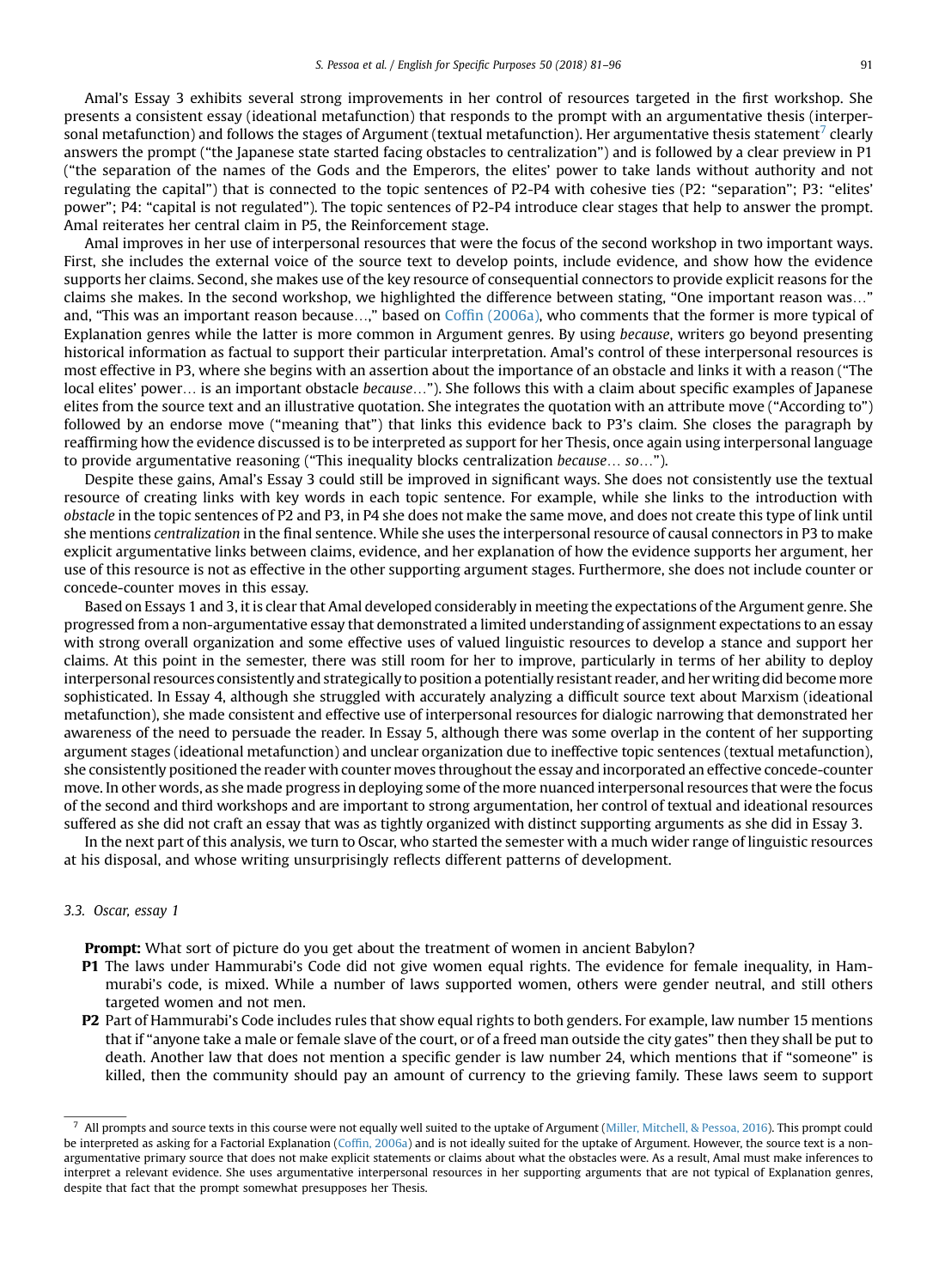equality between men and women, as they do not discriminate a particular gender by increasing the punishment or amount of money given.

- P3 However, in the same Babylonian Code, there are rules that seem to target women and ignore men. For example law number 109 states that a female tavern keeper shall be "put to death" if... The punishment for the female tavern keeper in this law seems aggravatingly harsh, especially seeing that there are other rules such as the murder of an unborn child that only cost five shekels  $(211)$   $[...]$
- **P4** On the other hand, there were laws that protected wives of Babylonian men. For example [...], Similarly, rules 137 and 138 mention that if a man wishes to separate from his wife, he must pay her back the dowry. These rules seemed to protect the wives during the Babylonian era.
- P5 Therefore, Hammurabi's Code showed an inconsistency when dealing with equal rights between men and women.

Prior to our intervention, Oscar began the semester with a strong command of many valued resources that would be targeted in theworkshops. At the level of the whole text, hisfirst essay is mostly effective in his control of the key interpersonal, ideational, and textual resources targeted by the first workshop: he provides a clear answer to the prompt in an argumentative Thesis (P1: "The evidence for female inequality, in Hammurabi's code, is mixed"); he previews the supporting claims in P1 ("While a number of laws supported women, others were gender neutral, and still others targeted women and not men"); he groups related topics as distinct supporting claims (P2-P4); and he provides a consistent Reinforcement in P5 ("Therefore, Hammurabi's Code showed an inconsistency."). Oscar also controls some of the interpersonal resources that would be targeted in the second workshop. He introduces direct citations with attribute moves (e.g., P2: "For example, law number 15 mentions") and follows them with endorse moves to link the evidence back to the claim (e.g., P2: "These laws seem to support equality..."). By using modality in his interpretation of the evidence (e.g., P2: "seem to"), Oscar holds hisinterpretation as tentative, using this heteroglossic resource to demonstrate an awareness of a reader who might not agree. At this early point in the semester, Oscar is using effective combinations of heteroglossic resources to maintain a consistent stance and develop his claims.

However, Oscar's control of some of these resources in Essay 1 could have been more effective in two small, but significant ways. First, he does not control the textual resource of matching the order of the sub-claims in the supporting argument stages with the preview in P1 (gender neutrality is previewed second but addressed first; laws targeting women are previewed third but addressed second). More important still is that Oscar's argument is not completely consistent from beginning to end, and therefore is unsuccessful in its control of this vital ideational resource: the first sentence of P1 contradicts the argument that is presented throughout the rest of the essay, as he first asserts that women had unequal rights, but then focuses the rest of the essay on a claim about the mixed treatment of women. We might imagine a more effective essay that presents a stronger stance regarding the treatment of women as unequal. In such an essay, Oscar could have used similar evidence. He could have conceded to various exceptions found in the laws (such as laws with apparent gender neutrality or laws that seem protect women), and then countered that the gender-neutral laws are insignificant compared to the inequality evidenced in others, and that a law about returning a dowry might really be for the benefit of the woman's father. However, in Oscar's text, the evidence for mixed treatment is presented as three equal parts, and the stronger position asserted in P1's first sentence is not revisited or strategically defended.

Thus, Oscar began the semester already controlling some of the most important resources that we would cover in the first workshop: answering the prompt with an argumentative thesis followed by supporting argument stages and a Reinforcement. Additionally, he was already deploying some important interpersonal resources to incorporate the source text and hold his interpretations as tentative, resources we would cover in the second workshop. Even so, his essay exhibited two small but consequential challenges in controlling key resources that limited its overall effectiveness. We now examine his writing after the second workshop in Essay 3, where he began to experiment with incorporating some of the more sophisticated interpersonal resources targeted in our intervention.

## 3.4. Oscar, essay 3

Prompt: To what extent would Han Fei, the author of the second document, disagree with Confucius on the way in which to run a state?

- P1 Even though Han Fei would to some extent agree with some of Confucius' methods on ruling a state, he would disagree with most of the Chinese politician's conservative views.
- P2 Both Confucius and Han Fei believed in rewarding the righteous men and excluding the law breakers. When asked on how to secure the submission of the people, Confucius replied by saying that one should "advance the upright and set aside the crooked" (p. 1). What Confucius meant by this was [...] Han Fei also believed in this method... but Han Fei called it commendation [...]
- P3 One of the differences between Confucius and Han Fei's views of leadership was that Han Fei not only believed in out casting the wrongdoers, but he believed in a term called "chastisement" (p. 2) which is defined as "inflict[ing] death or torture upon culprits" (p. 2). Han Fei believed that the severe punishments would inject fear into the society and therefore they would avoid committing crimes and breaking the law. Confucius did not believe in punishment as he said "if the people be led by laws, and uniformity sought to be given them by punishments, they will try to avoid the punishment and have no sense of shame" (p. 1). Confucius believed that punishments were not an efficient way of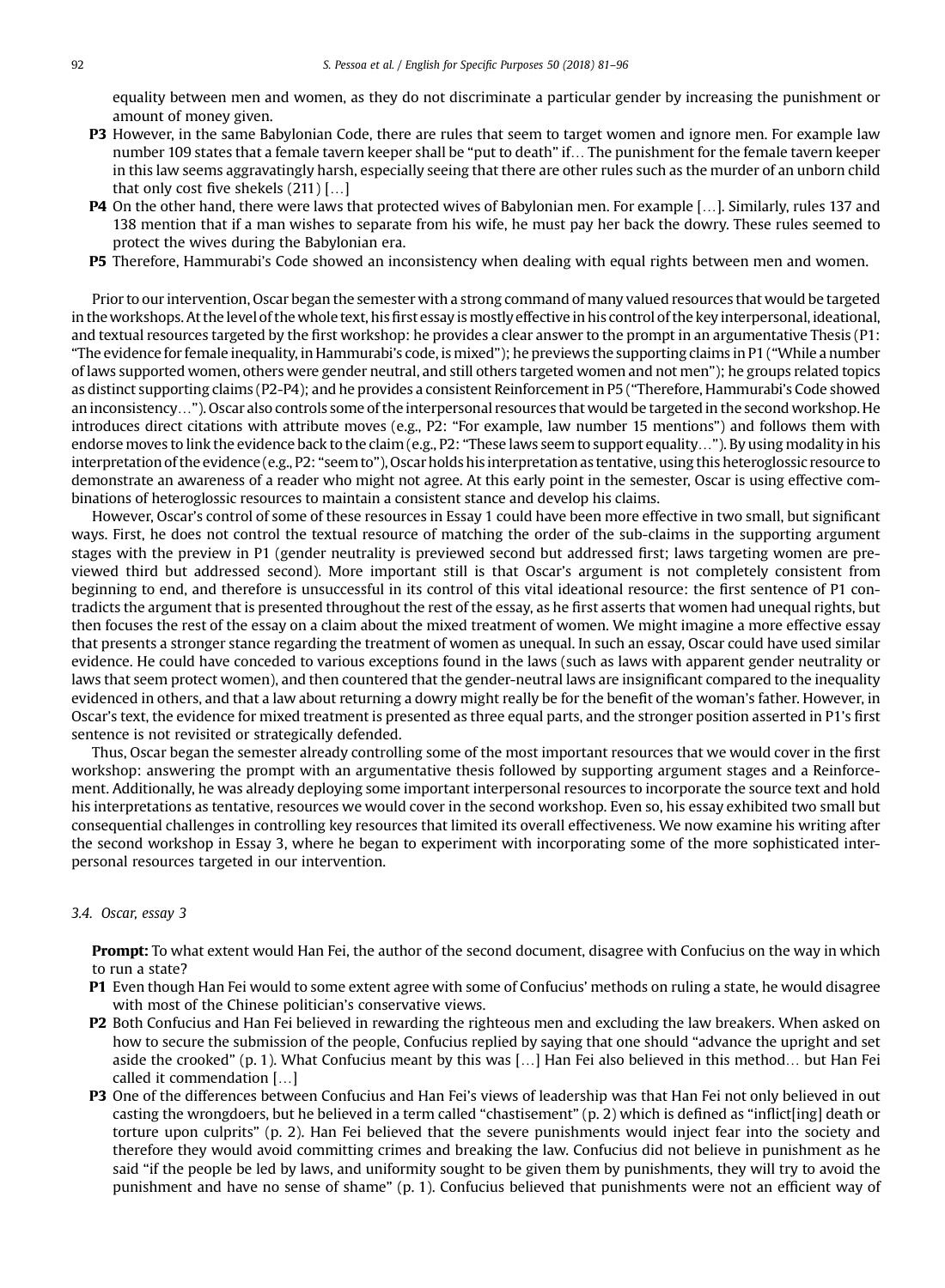controlling the society and making them revere their leader because it would make people look for ways to avoid the punishment instead of feeling guilty and trying to change their behavior. Even though this method might be criticized for being conservative by some (perhaps Han Fei himself), one must see that Confucius was trying to eradicate the problem before it had even occurred.

- P4 Lastly, Han Fei would disagree with Confucius on the matter of filial piety which is the idea of showing deference and obedience to one's superiors  $(p, 1)$ [...] While Confucius considered filial piety vital, Han Fei put the law before anything or anyone else.
- P5 In conclusion, Han Fei would to some extent agree with some of Confucius' methods of leadership, but overall, he would mostly disagree since his methodology was more aggressive than Confucius' "conservative" methods.

In Essay 3, Oscar again successfully controls the resources that were the focus of the first workshop. He directly responds to the prompt with an argumentative Thesis (P1) and includes a consistent Reinforcement stage (P5). The Thesis stage also accurately previews the structure<sup>8</sup> of the supporting Argument paragraphs and he answers the prompt consistently throughout the essay in clear stages.

In the second workshop, interpersonal resources such as counter and concede-counter moves were emphasized as being particularly important to holding interpretations of history as tentative, providing a nuanced interpretation, and guiding the reader to thewriter's position. In Essay 3, Oscar frames his entire essay with a concede-counter move in the Thesis ("Even though Han Fei would to some extent agree., hewould disagree."). In P2, where he provides evidence for the Thesis' concession, Oscar effectively uses a counter move to synthesize the two texts, pointing out that Han Fei shared Confucius' view, but used different terminology ("Han Fei also believed in this method... but Han Fei called it commendation"). With this counter move, Oscar narrows the dialog away from a reader who might not see such a link based on this difference in wording.

Oscar incorporates a second concede-counter move in P3 ("Even though this method might be criticized for being conservative by some (perhaps Han Fei himself), one must see that Confucius was trying to eradicate the problem before it had even occurred"). His use of this move is effective, but not in the exact same way that was emphasized in the workshop. Rather than conceding that some might see a particular view expressed in the source texts as similar, and countering that this is not the case (as support for his thesis that they mostly disagree), here Oscar uses the concede-counter to put the texts in conversation with each other. Oscar positions the reader as someone who, along with Han Fei, might be critical of Confucius, and then counters to defend Confucius' view. This move might have been useful as part of an overall claim that Han Fei and Confucius shared the same goals, but disagreed on the methods to achieve them; perhaps such a claim is implicit in Oscar's argument, but it is not one that he emphasizes.

Although Oscar provides a strong reading of the two texts and how they relate to each other, his use of concede-counter in his Thesis could have been more effective, particularly if it were combined with greater control of textual resources throughout the paper. P2 explores a similarity between the source texts, while P3 and P4 explore differences. However, no moves are made to connect these to the concede-counter from the Thesis. Thus, he is lacking key metadiscourse to connect the supporting stages, and as a result the information he presents there comes across as more of a list that mirrors the information presented in P1; he does not reiterate the concession and countering moves in order to guide the reader towards his established position.

In Essay 3, Oscar continued to effectively deploy the resources he was already using in Essay 1, and attempted to use materials from the workshops to improve. In the workshops, we discussed the value of the concede-counter move to position and align a reader, but we did not suggest that it be used for a Thesis. Oscar creatively adapted the information from the workshops with his Thesis to demonstrate his awareness of the value of showing multiple sides in an historical argument. He began the semester with a wider range of valued resources for history Arguments than Amal, and therefore was able to attempt to incorporate more of the targeted moves into his writing by Essay 3. Oscar continued to develop in his subsequent essays, framing them all around a concede-counter move in the Thesis and incorporating more concede-counter moves in his supporting Argument stages with an improved ability to position the reader strategically across strongly organized and signposted stages.

## 4. Discussion

In this study, we used our research findings from previous iterations of a history class to develop three workshops to explicitly teach students ways to meet the expectations of the school history argument genre in this course. We documented the writing development of 9 focal students, with a particular focus on an experienced and novice writer.

The quantitative analysis found that students started the course at different degrees of ability to incorporate the linguistic resources for meeting genre expectations, and that this may be related to students' prior experiences with academic literacy in English. The results largely showed that, over time, students incorporated the targeted linguistic resources in their writing in ways that helped them to better meet genre expectations. This was particularly true for students who scored lower on the baseline essay, who, after the workshops, reached a level that was similar to the students who started higher. However, similar to other studies of writing development, we also saw that development was not always linear and that some students showed inconsistent development (see [Sommers, 2008; Verspoor, Schmid, & Xu, 2012\)](#page-15-0).

<sup>&</sup>lt;sup>8</sup> By using a one-sentence introduction that serves as the Thesis and previews the structure of the paper, Oscar is responding directly to the preferences of his professor. The professor abhors excessive background information and prefers essays that get quickly and clearly to the point.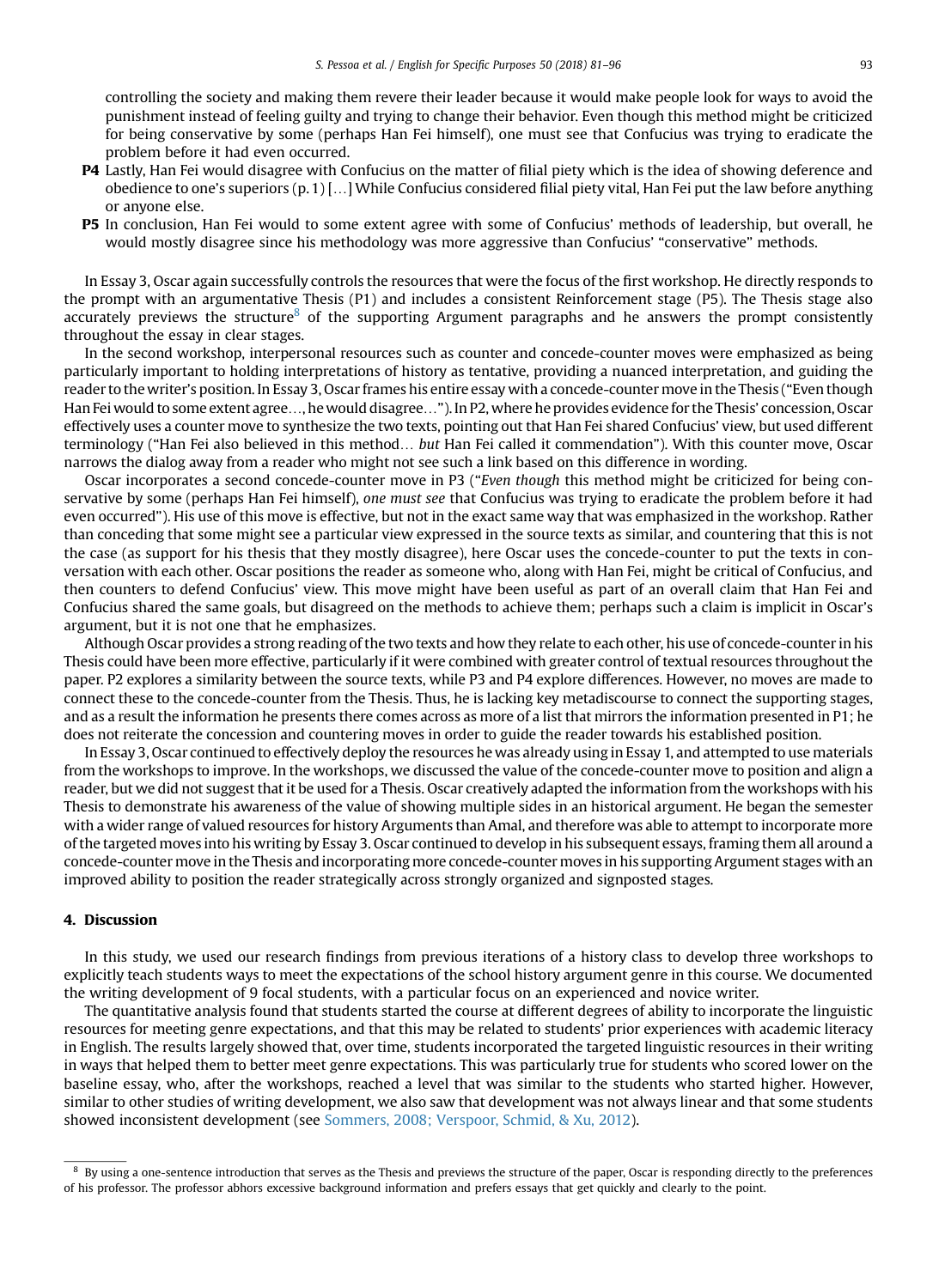Overall, the findings point to specific ways that the students progressed in incorporating the targeted linguistic features from the workshops, and support other studies that have found effects of explicit history writing instruction ([De La Paz, 2005;](#page-14-0) [De La Paz & Felton, 2010; Monte-Sano, 2010](#page-14-0)) with an explicit focus on language (Coffi[n, 2006b\)](#page-14-0). The findings also contribute to the limited research on uptake of language-based writing interventions, particularly at the university level. The particular focus on the novice and experienced writers provides further evidence that explicit instruction can narrow the gap between students with different incoming skills ([De La Paz, 2005](#page-14-0)).

The fact that all 9 focal students, including the three students in the started lower group, were answering the prompt with an argumentative Thesis by Essay 2, and that all students wrote Arguments by Essay 3, shows the value of explicit languagebased disciplinary instruction, particularly in getting the novice students closer to the level of the experienced students. These results are particularly notable in light of our research on a previous iteration of the course (which did not include the writing workshops), where in Essay 2, for example, only 6 of 24 students wrote Arguments [\(Miller, et al., 2016](#page-14-0)). It appears that explicit instruction in the present study accelerated students' development towards meeting the expectations of the course and the Argument genre. As the semester progressed, students who initially scored lower on our rubric were able to use textual resources to effectively organize their essays, drawing on the source text as support for their claims and showing an awareness of how this is achieved through linguistic resources.

Our analysis highlights individual differences in students' development, depending on a variety of factors such as their prior educational experiences and the linguistic resources they already possess. This finding resonates with [Achugar and](#page-14-0) [Carpenter \(2014\),](#page-14-0) who found that although commonalities in development exist among groups of learners, there is substantial variation in the linguistic resources used by individuals within each group.

This variation is illustrated by the cases of Amal and Oscar. Both Amal and Oscar incorporated the targeted linguistic resources, but they did so in distinctive ways, which we attribute to their backgrounds and prior academic literacy experiences. Having been educated mostly in Arabic, Amal's academic reading and writing skills in English were not as developed as Oscar's, who was educated in English-medium schools. Amal struggled in her transition to college with the academic reading and writing demands of her classes, as seen in her writing presented in this paper as well as her other writing. In her first essay, she lacked an understanding of the writing task, her second essay (not shown here) showed her difficulty in evaluating a source text's evidence, and her fourth essay (also not shown here) contained misinterpretations of historical evidence. All of these are typical challenges for underprepared students ([Monte-Sano, 2010](#page-14-0)). However, through time and with explicit instruction, Amal made progress in her writing, showing a better understanding of how to write analytically by increasingly incorporating evidence from source texts using Attribute and Endorse moves and controlling interpersonal language to strategically position and align the reader. However, her control of textual resources regressed somewhat, perhaps as a result of her attempt to experiment with new writing strategies. In the post-workshop interview, Amal said that she appreciated the workshops because she became more aware of the importance of reading the prompt carefully, answering with an argumentative thesis, and using evidence from the text, which reflects the findings of our analysis of her writing.

On the other hand, Oscar was able to take the discussion of interpersonal resources in the workshop and use these resources in new and creative ways by framing his subsequent essays using concede-counter moves to create space for other perspectives. In our interview with Oscar, he confirmed that he was already aware of the material covered in the first workshop, but that the discussion of Engagement resources allowed him to purposefully implement strategies that he previously only had an ambient awareness of. Although our analysis shows that Oscar's control of these resources is still developing, he was nonetheless prepared to try them out with some success. In the post-intervention workshop, Oscar revealed that he consciously chose to use the concede-counter moves to structure his papers in order to create space for other perspectives. The differences between these students show that development is sensitive to initial states [\(De La Paz et al., 2011; Larsen-Freeman, 2006\)](#page-14-0). An understanding of the differing linguistic resources students possess can help us anticipate potential challenges and address them.

#### 5. Limitations, conclusions, and future work

It is important to acknowledge that in addition to the workshops discussed in this paper, other possible factors might have impacted the students' writing development, such as their recurrent practice writing these essays, feedback and grades from the professor on each assignment, practice reading and writing in other courses, and the use of tutoring resources at the university. Conclusions about the effectiveness of the workshops are also limited because there was no control group available to compare the intervention group against. Future research could include a control group in order to better understand the effects of such interventions.<sup>9</sup>

Despite these limitations, our findings do provide some support for the role of explicit disciplinary writing instruction with an explicit focus on language, particularly in narrowing the gap between students with different incoming skills. Furthermore, our study highlights the value of collaboration between language specialists and faculty in the disciplines and provides a model of collaboration that can be useful in meeting the needs of the increasing number of linguistically and culturally diverse students in higher education.

 $9$  However, as one reviewer noted, the use of control groups in education research has ethical implications, and it is important for education researchers to not deny students exposure to instructional intervention that has positive outcomes. Researchers can partially avoid this by, for example, offering the intervention to the control group at a later date; however, non-exposure at crucial stages may still affect students' learning.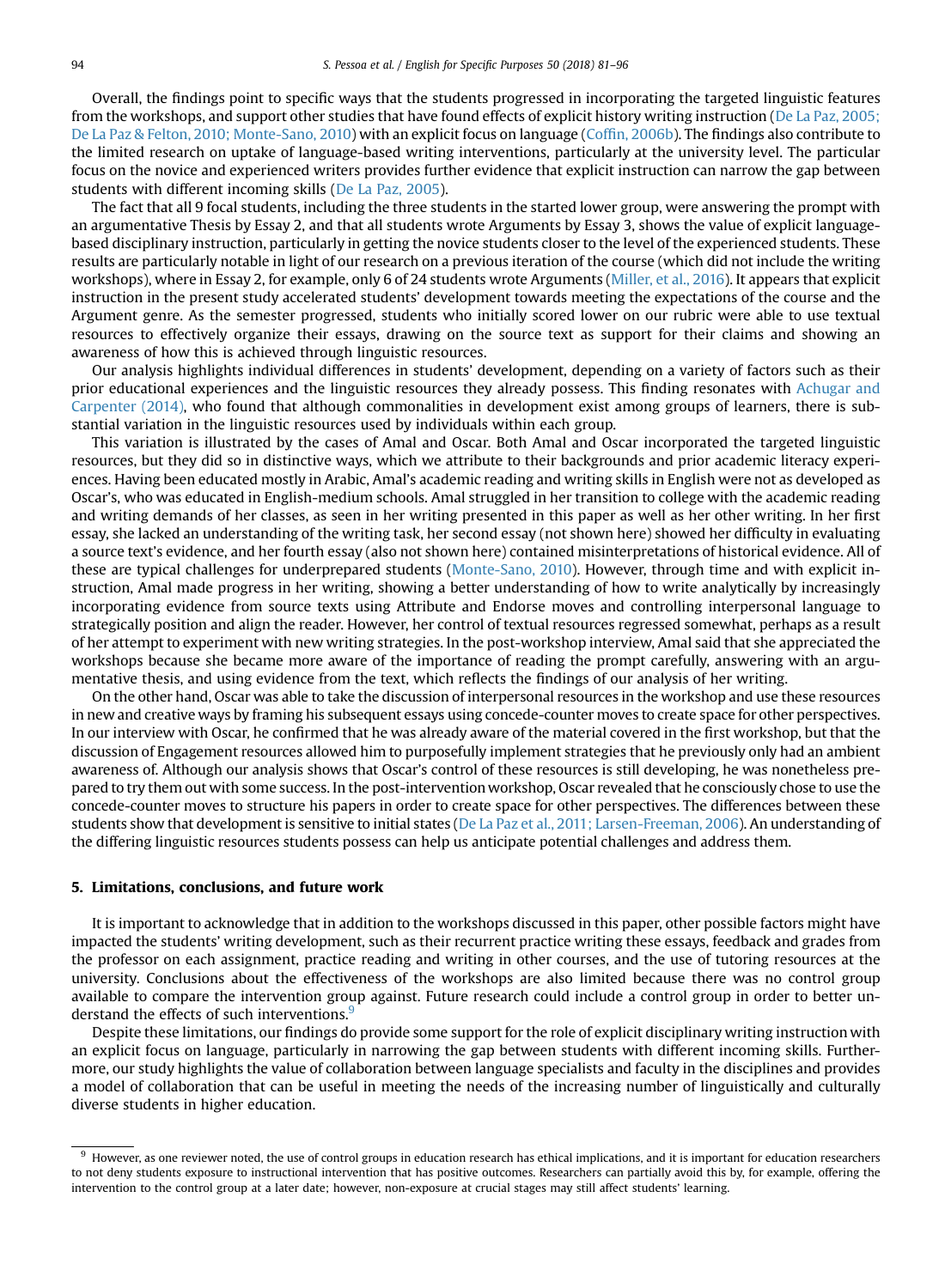<span id="page-14-0"></span>Such collaborations require considerable investment from both language specialists and disciplinary faculty in an ongoing process of data collection and analysis to implement and re-implement improved versions of the intervention. Language specialists must become familiar with the demands and challenges of the writing assignments of a given course by analyzing course materials and student writing to understand course, discipline, and genre expectations. They must review the literature on the writing expectations of the given discipline, as well as interview the disciplinary faculty. This process provides deep knowledge of the discipline and the particularities of the local context, and generates rich data, all of which are a necessary foundation to design materials to scaffold student writing.

Our process involved the analysis of high-graded and low-graded essays from former students to identify the valued features of these essays (Miller, et al., 2014; Miller & Pessoa, 2016) and a longitudinal analysis of writing developed in an iteration of the course that did not have an intervention (Mitchell, et al., 2016). We used think-aloud protocols with sample essays and interviews with the professor to understand course and disciplinary expectations. Based on this data, we developed and delivered workshop materials that make explicit the language needed to meet genre expectations ([Pessoa](#page-15-0) [et al., in press\)](#page-15-0). We used our post-intervention student interviews and analysis of student writing to refine our workshop materials for the subsequent year's class.

Based on this work, we have developed a new assessment rubric to make the linguistic resources for meeting genre expectations more explicit. The new rubric is currently being tested in some sections of this course. Our current workshops include an explanation of the rubric with annotated copies of sample texts that illustrate strong and weak use of the resources for each category. By linking student assessment more directly to linguistic resources they need to write effectively, we hope that our explication of these resources will have an even stronger impact.

#### Acknowledgments

The authors would like to thank Nigel Harwood and the anonymous reviewers for their role in shaping this article, Dudley Reynolds for his advice on statistical analysis, our research assistants Ommar Aburaddad and Mohammed Zakaria, and Ben Reilly for his participation in this research and for sharing his knowledge of history and history writing.

#### References

- [Achugar, M., & Carpenter, B. D. \(2014\). Tracking movement toward academic language in multilingual classrooms.](http://refhub.elsevier.com/S0889-4906(17)30069-8/sref1) Journal of English for Academic Purposes, 14[, 60-71.](http://refhub.elsevier.com/S0889-4906(17)30069-8/sref1)
- [Anderson, T., & Shattuck, J. \(2012\). Design-based research: A decade of progress in education research?](http://refhub.elsevier.com/S0889-4906(17)30069-8/sref2) Educational Researcher, 41, 16-25.
- [Barab, S., & Squire, K. \(2004\). Design-based research: Putting a stake in the ground.](http://refhub.elsevier.com/S0889-4906(17)30069-8/sref3) The Journal of the Learning Sciences, 13, 1-14.
- Brisk, M. E. (2014). [Engaging students in academic literacies: Genre-based pedagogy for K-5 classrooms](http://refhub.elsevier.com/S0889-4906(17)30069-8/sref37). New York: Routledge.
- [Byrnes, H. \(2006\). What kind of resource is language and why does it matter for advanced language learning? In H. Byrnes \(Ed.\),](http://refhub.elsevier.com/S0889-4906(17)30069-8/sref4) Advanced language learning. [The contributions of Halliday and Vygotsky](http://refhub.elsevier.com/S0889-4906(17)30069-8/sref4) (pp. 1-28) London: Continuum.
- Christie, F. (2012). [Language education throughout the school years: A functional perspective](http://refhub.elsevier.com/S0889-4906(17)30069-8/sref5). Malden, MA: Wiley-Blackwell.
- Christie, F., & Derewianka, B. M. (2008). [School discourse: Learning to write across the years of schooling](http://refhub.elsevier.com/S0889-4906(17)30069-8/sref6). New York: Continuum.
- Coffin, C. (2006a). [Historical discourse: The language of time, cause and evaluation](http://refhub.elsevier.com/S0889-4906(17)30069-8/sref7). New York: Continuum.

Coffi[n, C. \(2006b\). Learning the language of school history: The role of linguistics in mapping the writing demands of the secondary school curriculum.](http://refhub.elsevier.com/S0889-4906(17)30069-8/sref8) [Journal of Curriculum Studies, 38](http://refhub.elsevier.com/S0889-4906(17)30069-8/sref8), 413-429.

- [Collins, A., Joseph, D., & Bielaczyc, K. \(2004\). Design research: Theoretical and methodological issues.](http://refhub.elsevier.com/S0889-4906(17)30069-8/sref9) Journal of the Learning Sciences, 13, 15-42.
- [De La Paz, S. \(2005\). Effects of historical reasoning instruction and writing strategy mastery in culturally and academically diverse middle school](http://refhub.elsevier.com/S0889-4906(17)30069-8/sref10) classrooms. [Journal of Educational Psychology, 97](http://refhub.elsevier.com/S0889-4906(17)30069-8/sref10), 139-156.
- [De La Paz, S., & Felton, M. \(2010\). Reading and writing from multiple source documents in history: Effects of strategy instruction with low to average high](http://refhub.elsevier.com/S0889-4906(17)30069-8/sref11) school writers. [Contemporary Educational Psychology, 35](http://refhub.elsevier.com/S0889-4906(17)30069-8/sref11), 174-192.
- [De La Paz, S., Ferreti, R., Wissinger, D., Yee, L., & MacArthur, C. \(2012\). Adolescents](http://refhub.elsevier.com/S0889-4906(17)30069-8/sref12)' disciplinary, use of evidence, argumentative strategies, and organizational [structure in writing about historical controversies.](http://refhub.elsevier.com/S0889-4906(17)30069-8/sref12) Written Communication, 29, 412-454.
- [De La Paz, S., Malkus, N., Monte-Sano, C., & Montano, E. \(2011\). Evaluating American history teachers](http://refhub.elsevier.com/S0889-4906(17)30069-8/sref13)' professional development: Effects on student learning. [Theory & Research in Social Education, 39](http://refhub.elsevier.com/S0889-4906(17)30069-8/sref13), 494-540.
- [Dreyfus, S., Humphrey, S., Mahboob, A., & Martin, J. M. \(2016\).](http://refhub.elsevier.com/S0889-4906(17)30069-8/sref14) Genre pedagogy in higher education. The SLATE project. London: Palgrave Macmillan.
- [Humphrey, S., Martin, J. R., Dreyfus, S., & Mahboob, A. \(2010\). The 3](http://refhub.elsevier.com/S0889-4906(17)30069-8/sref15)×[3: Setting up a linguistic toolbox for teaching and assessing academic writing. In A.](http://refhub.elsevier.com/S0889-4906(17)30069-8/sref15) Mahboob, & N. Knight (Eds.), [Applicable linguistics: Texts, contexts and meanings](http://refhub.elsevier.com/S0889-4906(17)30069-8/sref15) (pp. 185-199). London: Continuum.
- Larsen-Freeman, D. (2006). The emergence of complexity, fl[uency, and accuracy in the oral and written production of](http://refhub.elsevier.com/S0889-4906(17)30069-8/sref16) five Chinese learners of English. [Applied Linguistics, 27](http://refhub.elsevier.com/S0889-4906(17)30069-8/sref16), 590-619.
- Martin, J. R. (1992). [English text: System and structure](http://refhub.elsevier.com/S0889-4906(17)30069-8/sref17). Amsterdam: Benjamins.
- Martin, J. R., & White, P. R. R. (2005). [The language of evaluation: Appraisal in English](http://refhub.elsevier.com/S0889-4906(17)30069-8/sref18). New York: Palgrave Macmillan.
- [Miller, R. T., Mitchell, T. D., & Pessoa, S. \(2014\). Valued voices: Students](http://refhub.elsevier.com/S0889-4906(17)30069-8/sref19)' use of engagement in argumentative history writing. Linguistics and Education, 28, [107-120.](http://refhub.elsevier.com/S0889-4906(17)30069-8/sref19)
- [Miller, R. T., Mitchell, T. D., & Pessoa, S. \(2016\). Impact of source texts and prompts on students](http://refhub.elsevier.com/S0889-4906(17)30069-8/sref20)' genre uptake. Journal of Second Language Writing, 31, 11-24.

Miller, R. T., & Pessoa, S. (2016). Where'[s your thesis statement and what happened to your topic sentences? Identifying organizational challenges in](http://refhub.elsevier.com/S0889-4906(17)30069-8/sref21) [undergraduate student argumentative writing.](http://refhub.elsevier.com/S0889-4906(17)30069-8/sref21) TESOL Journal, 7, 847-873.

[Mitchell, T. D., Miller, R. T., & Pessoa, S. \(2016\). Longitudinal changes in use of engagement in university history writing: A case study. In L. Lai, A.](http://refhub.elsevier.com/S0889-4906(17)30069-8/sref22) Mahboob, & P. Wang (Eds.), Multiperspective studies of language: Theory and application [\(pp. 153-163\). Beijing: Foreign Language Teaching and Research Press](http://refhub.elsevier.com/S0889-4906(17)30069-8/sref22).

- [Mitchell, T. D., & Pessoa, S. \(2017\). Scaffolding the writing development of the argumentative genre in history: The case of two novice writers.](http://refhub.elsevier.com/S0889-4906(17)30069-8/sref23) Journal of [English for Academic Purposes, 30](http://refhub.elsevier.com/S0889-4906(17)30069-8/sref23), 26-37.
- [Monte-Sano, C. \(2008\). Qualities of effective writing instruction in history classrooms: A cross-case comparison of two teachers](http://refhub.elsevier.com/S0889-4906(17)30069-8/sref24)' practices. American [Educational Research Journal, 45](http://refhub.elsevier.com/S0889-4906(17)30069-8/sref24), 1045-1079.
- [Monte-Sano, C. \(2010\). Disciplinary literacy in history: An exploration of the historical nature of adolescents](http://refhub.elsevier.com/S0889-4906(17)30069-8/sref25)' writing. Journal of the Learning Sciences, 19, [539-568](http://refhub.elsevier.com/S0889-4906(17)30069-8/sref25).
- [Monte-Sano, C. \(2011\). Beyond reading comprehension and summary: Learning to read and write by focusing on evidence, perspective, and interpretation.](http://refhub.elsevier.com/S0889-4906(17)30069-8/sref26) [Curriculum Inquiry, 41](http://refhub.elsevier.com/S0889-4906(17)30069-8/sref26), 212-249.